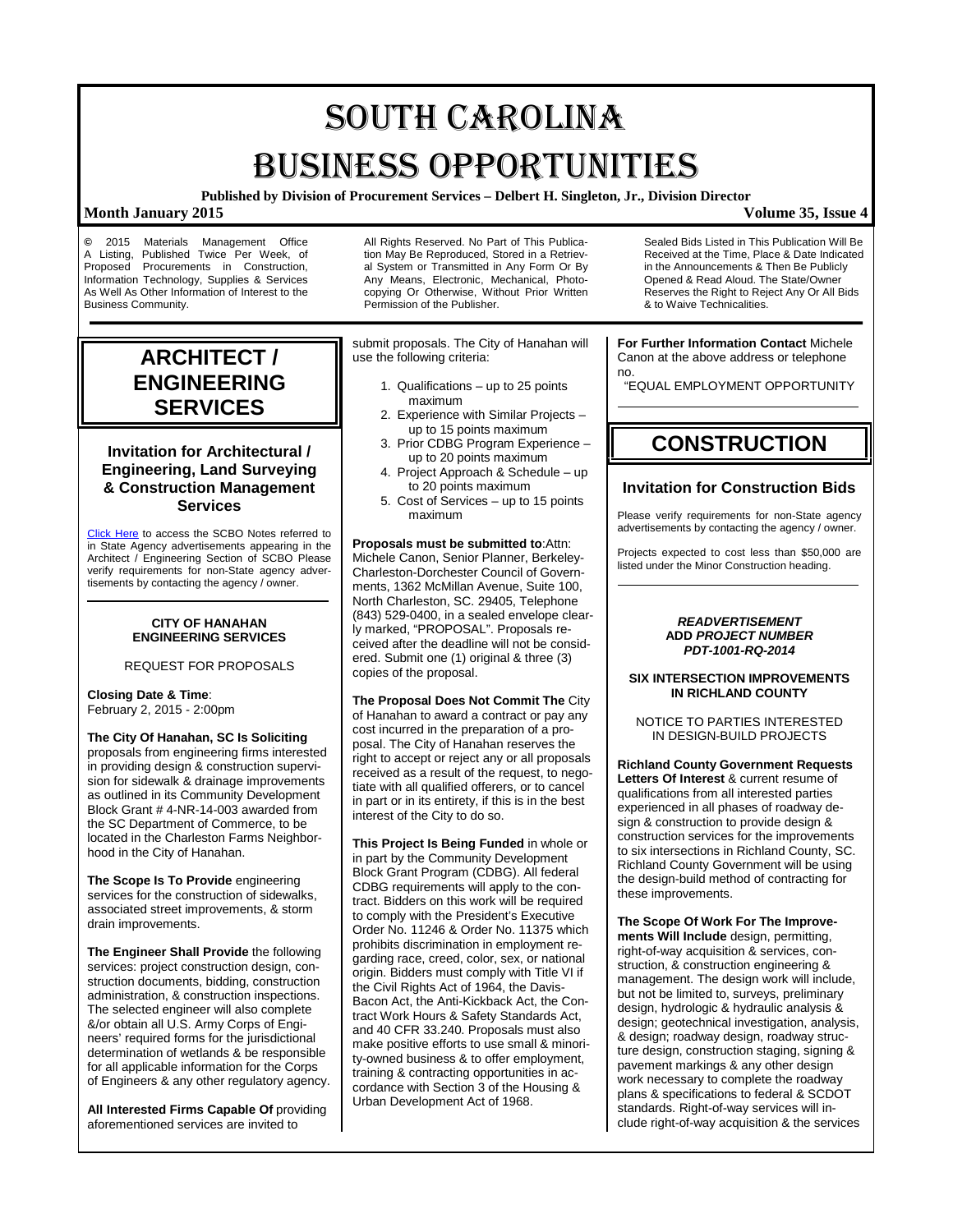necessary to facilitate that acquisition. Construction will include, but not be limited to, all necessary roadway & roadway structure construction, utility coordination, erosion & sediment control, traffic control, & any other tasks necessary to complete construction. Construction engineering & management, including quality control, will be the responsibility of the design-build team. Quality assurance testing for acceptance & independent assurance testing will be the responsibility of the Richland Penny Program.

**In Evaluating Qualifications, Richland** 

**County Government Will Use** a two-step process to select a proposer with which to execute a contract for these improvements. The Request for Qualifications (RFQ) represents the first step in the process. After evaluating the submitted qualifications, a maximum of five (5) proposers will be invited to respond to the Request for Proposals (RFP). In evaluating qualifications, Richland County Government will consider team structure & approach, experience of key individuals, past performance of team, & quality control plan approach.

**Interested Parties May Obtain A Copy** of the Request for Qualifications & an RFQ information package online at [www.richlandpenny.com](http://www.richlandpenny.com/)

**Qualifications Must Be Submitted** in accordance with the Request for Qualifications. Responsive parties shall submit two (2) printed & bound copies of the qualifications & one electronic copy of the qualifications in PDF format to Dale Collier, Procurement Manager, Richland Penny Program, 201 Arbor Lake Dr, Columbia, SC 29223, no later than 2:00pm, January 22, 2015.

### **SURFACE WATRER PLANT FILTER MEDIA REPLACEMENT**

INVITATION TO BID NO. 2014-68

**The City Of Florence Is Accepting Bids** from qualified bidders for the replacement of the filter media at our surface water treatment plant located 25989 Florence Harllee Blvd. Florence, SC 29506.

**Bid Opening Date/Time**: February 2, 2015 at 2:00pm

**Location For The Receipt Of Bids**: City of Florence City Center, Purchasing/ Contracting Office, 324 West Evans Street 3rd Floor, Florence, SC 299501

**The Invitation To Bid Document** can be found on our website

[www.cityofflorence.com](http://www.cityofflorence.com/) at the purchasing & bids link or by contacting: Lynwood F. Givens by e-mail[: lgivens@cityofflorence.com](mailto:lgivens@cityofflorence.com) or by fax at (843) 665-3111.

**Mailing Address**: City of Florence, Office of Purchasing & Contracting, 324 West Evans Street, Florence, SC 29501

**The City Of Florence** welcomes & encourages submissions from minority & woman owned businesses. Please indicate that you are a minority or woman owned business with your request for bid documents.

**This Solicitation Does Not** commit the City of Florence to award a contract, to pay any costs incurred in the preparation of a bid, or to procure or contract for services. The City of Florence reserves the right to reject any & all responses, to cancel this solicitation, & to make an award deemed in its own best interest

**Project Name:** CRUSHER RUN FOR EDGEFIELD COUNTY, SC **Project Number:** 14-15-178 **Location:** Edgefield County **Bid Security Required:** Yes **Performance Bond Required:** Yes **Payment Bond Required:** Yes **Description of Project:** Supply approximately +/- 3500 Tons Crusher Run CR-14/SCDOT approved/from Jan 1, 2015 thru Dec 31, 2015 Contractor may be subject to performance appraisal at close of project. **Architect/Engineer:** Guy Mueller **A/E Address:** 210 Penn Street, Edgefield, SC 29824 **A/E Telephone: (**803) 637-4073 **Note:** All questions & correspondence concerning this Invitation to Bid shall be addressed to the A/E. **Pre-Bid Conf./Site Visit:** No **Agency/Owner:** Edgefield County **Name & Title of Agency Coordinator:** Guy Mueller, CTC Administrator **Address:** 210 Penn Street, Edgefield **Telephone:** (803) 637-4073 **Bid Closing Date/Time:** January 29, 2015 by 10:00am **Place:** Edgefield county Building and Planning Office, 210 Penn Street, Edgefield, SC 29824 **Project Name:** SUMTER STREET

BUILDING (104178)-PARAPET WALL & MISC. REPAIRS **Project Number:** F03-N300-PD **Location:** 1026 Sumter St., Columbia, SC 29201 **Bid Security Required:** Yes **Performance Bond Required:** Yes **Payment Bond Required:** Yes **Description of Project:** Base Bid Work includes selective repairs of the existing roofing system on all roof areas as indicated on the drawings. All associated sheet metal components & accessories are included. Removal of minor, non-

### formance appraisal at close of project. **Construction Cost Range:** \$45,000- \$72,000 **Architect/Engineer:** ADC Engineering Inc. **A/E Contact:** Chris Waites **A/E Address:** 1226 Yeamans Hall Rd., Hanahan, SC 29410 **A/E Telephone:** (843) 566-0161 **A/E Fax:** (843) 566-0162 **A/E E-mail:** [aman](mailto:amandam@adcengineering.com)[dam@adcengineering.com](mailto:amandam@adcengineering.com) **Note:** All questions & correspondence concerning this Invitation to Bid shall be addressed to the A/E. **Bid Documents/Plans On File For Viewing Purposes Only At:** Carolina AGC Plan Room [www.cage.org](http://www.cage.org/) on IBuild. Reed Construction Data, 30 Technology Pkwy.South, Norcross, Ga 30092 (770) 209-3323 iSqft Plan Room / HCAC, 109 Woodruff Industrial Lane, Greenville, SC 29607 (877) 277-1680 **Plans May Be Obtained From:** Duncan Parnell, 3150 W. Montague Ave., N. Charleston, SC 29418 (843) 747-6033 [http://dpbidroom.com](http://dpbidroom.com/) & TPM 1241 Assembly St., Columbia, SC 29201 (803) 252-4770 [www.tpc-columbia.com](http://www.tpc-columbia.com/) No partial sets. Addenda will only be able to be obtained by those buying full sets. **Plan Deposit:** \$25.00 **Note:** Only those bidding documents / plans obtained from the aforementioned sources are official. Bidders rely on copies of bidding documents / plans obtained from any other source at their own risk. **Pre-Bid Conf./Site Visit:** Yes Mandatory **Pre-Bid Date/Time:** 1/29/15 – 2:00pm **Place:** 921 Main St., Columbia SC 29201 Conference Rm. 103 **Agency/Owner:** SCB&CB Department of General Services **Name & Title of Agency Coordinator:** Jeff **Temples Address:** 921 Main St., Columbia SC 29201 **Telephone:** (803) 315-2259 **Fax:** (803) 734-6815 **E-mail:** jtemples@gs.sc.gov **Bid Closing Date/Time:** 2/12/15 – 2:00pm **Place:** 921 Main St., Columbia SC 29201 Conference Rm. 103 **Hand Deliver / Mail Bids To:** Attn.: Sealed Bid Enclosed Jeff Temples / SC

Budget & Control Board 921 Main St., Columbia SC 29201

### **January 15, 2014 2 Volume 35, Issue 04**

friable asbestos containing roofing materials (ACRM) is included. Contractor may be subject to per-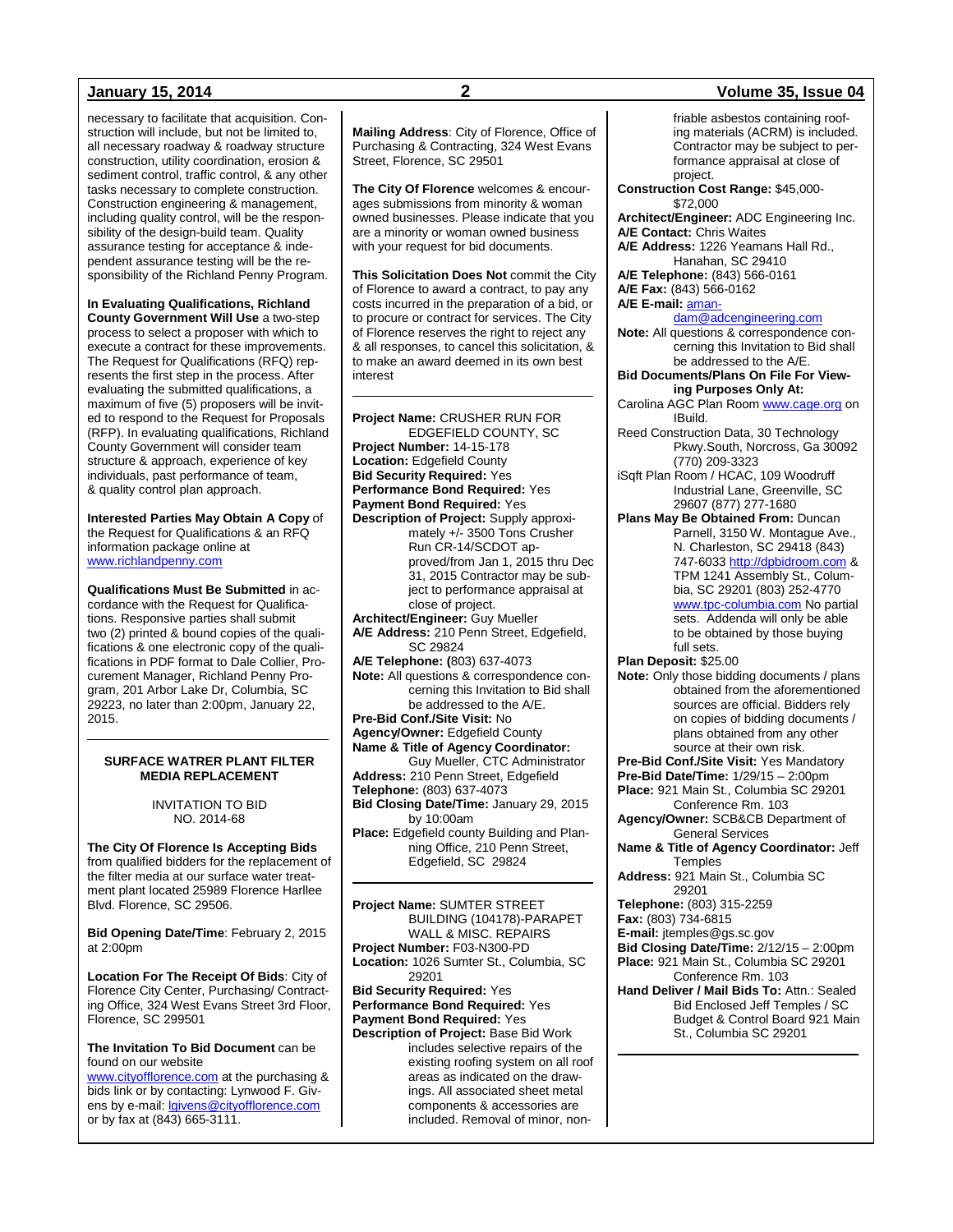**Project Name:** STUDENT ACTIVITY CENTER RENOVATIONS **Project Number:** H12-9917-SG **Location:** Clemson University **Bid Security Required:** Yes **Performance Bond Required:** Yes **Payment Bond Required:** Yes **Description of Project:** Clemson Universi-

ty desires to obtain the services of a Construction Manager at Risk (CM-R) to provide preconstruction & construction management services for the above noted project. The project consists of renovations to an historic barn for use as a new student activity center while maintaining its status on the National Register. The existing structure will be restored with new systems being incorporated. The site will also be landscapd as part of the solution.

Pre-construction services will begin as soon as the CM-R has been contracted with. Construction is scheduled to begin by December 2015 & be finished by December 2016.

The University intends to award the contract using a competitive sealed proposal process as authorized by Section 11-35-1530 of the SC Code of Laws, as amended. The Request for Qualifications (RFQ) is the first step in the competitive selection process. The second step includes a Request for Proposal (RFP) & an interview. A detailed description of the initial process is included in the RFQ. Interested parties may obtain a copy of the RFQ to review specific submittal requirememts & submittal format at the following website link: [http://www.clemson.edu/facilities/](http://www.clemson.edu/facilities/campus-planning/ae-selections/H12-9917-SG.html) [campus-planning/ae](http://www.clemson.edu/facilities/campus-planning/ae-selections/H12-9917-SG.html)[selections/H12-9917-SG.html](http://www.clemson.edu/facilities/campus-planning/ae-selections/H12-9917-SG.html)

Contractor may be subject to performance appraisal at close of project.

**Architect/Engineer:** Lord Aeck Sargent, Inc. **A/E Contact:** Jack Plyburn **A/E Address:** 1175 Peachtree St., Suite 2400, Atlanta, Ga. 30361 **A/E Telephone:** (404) 253-1400 **A/E Fax:** (404) 253-1401 **A/E E-mail:** <http://www.lordaecksargent.com/>

**Note:** All questions & correspondence concerning this Invitation to Bid shall be addressed to the A/E. **Plans May Be Obtained From:**

[http://www.clemson.edu/facilities/](http://www.clemson.edu/facilities/campus-planning/ae-selections/H12-9917-SG.html) [campus-planning/ae](http://www.clemson.edu/facilities/campus-planning/ae-selections/H12-9917-SG.html)[selections/H12-9917-SG.html](http://www.clemson.edu/facilities/campus-planning/ae-selections/H12-9917-SG.html)

**Plan Deposit:** \$0.00

**Note:** Only those bidding documents / plans obtained from the aforementioned sources are official. Bidders rely on copies of bidding documents / plans obtained from any other source at their own risk. **Pre-Bid Conf./Site Visit:** Yes Nonmandatory **Pre-Bid Date/Time:** 1/22/2015 - 10:00am **Place:** Clemson University, Gentry Hall, Large Conference Room **Agency/Owner:** Clemson University **Name & Title of Agency Coordinator:** Kevin M McDonough, RA **Address:** 191 Old Greenville Hwy **Telephone:** (864) 656-4924 **Fax:** (864) 656-0167 **E-mail:** [kmcdon5@clemson.edu](mailto:kmcdon5@clemson.edu) **Bid Closing Date/Time:** 2/5/2015 - 4:00pm **Place:** Clemson University Gentry Hall **Hand Deliver / Mail Bids To:** Kevin M McDonough 191 Old Greenville Hwy., Clemson, SC29634

**Project Name:** SANITARY SEWER REHABILITATION WRENWOOD SUBDIVISION **Project Number:** 31183-001 **Location:** Lexington County **Bid Security Required:** Yes **Performance Bond Required:** Yes **Payment Bond Required:** Yes **Description of Project:** Project consists of the rehabilitation of approximatley 396 LF of 8" gravity sewer by excavated repair, the rehabilitation of approximately 2,320 LF of 8" gravity sewer by Cured-In-Place Pipe, the rehabilitation of 8 sanitary sewer service connections by excavated repair, & necessary miscellanous construction. Contractor may be subject to performance appraisal at close of project. **Construction Cost Range:** \$175,000 **Architect/Engineer:** Hazen & Sawyer, PC **A/E Contact:** Troy Maciaszek, PE **A/E Address:** 1122 Lady Street, Suite 1230, Columbia, SC 29201 **A/E Telephone:** (803) 779-0001 **A/E E-mail:** [tmaci](mailto:tmaciaszek@hazenandsawyer.com)[aszek@hazenandsawyer.com](mailto:tmaciaszek@hazenandsawyer.com) **Note:** All questions & correspondence concerning this Invitation to Bid shall be addressed to the A/E. **Plans May Be Obtained From:** A/E's Office with 24 hours' notice **Plan Deposit:** \$75.00 Non-refundable **Note:** Only those bidding documents / plans obtained from the aforementioned sources are official. Bidders rely on copies of bidding documents / plans obtained from any other

source at their own risk. **Pre-Bid Conf./Site Visit:** No **Agency/Owner:** Joint Municipal Water & Sewer Comission

### **January 15, 2014 3 Volume 35, Issue 04**

**Name & Title of Agency Coordinator:** Guy Schmoltze, PE; Engineering & Construction Manager **Address:** 2546 Two Notch Road, Lexington, SC 29072 **Telephone:** (803) 359-8373 **Bid Closing Date/Time:** 02/18/15 - 2:00pm **Place:** 2546 Two Notch Road, Lexington, SC 29072 **Hand Deliver Mail Bids To:** Attn: Guy Schmoltze, 2546 Two Notch Road, Lexington, SC 29072 **Project Name:** ALSTON MIDDLE SCHOOL ROOF REPLACEMENT **Project Number:** 1415-009 **Location:** 500 Bryan Street Summerville, SC 29483 **Bid Security Required:** Yes **Performance Bond Required:** Yes **Payment Bond Required:** Yes **Description of Project:** Roof replacement or recovery, approx. 62,062 SF, new insulation, new thermoplastic roof membrane & related sheet metal flashing & trim. Fluid applied roof coating over existing metal roof, approx. 14,570 SF. Roof replacement, approx. 2,758 SF, new shingle roof system & related sheet metal flashing & trim. Contractor may be subject to performance appraisal at close of project. **Construction Cost Range:** \$500,000 - \$700,000 **Architect/Engineer:** REI Engineers **A/E Contact:** Keith Parker **A/E Address:** 2090 Executive Hall Rd., Suite 165, Charleston, SC 29407 **A/E Telephone:** (843) 225-6272 x 103 **A/E Fax:** (843) 225-6273 **A/E E-mail:** [kparker@reiengineers.com](mailto:kparker@reiengineers.com) **Note:** All questions & correspondence concerning this Invitation to Bid shall be addressed to the A/E. **Plans On File At: AGC:** Caolinas AGC **Dodge:** McGraw Hill Construction Dodge **Other:** Construction Data Company **Plans May Be Obtained From:** REI Engineers - no cost electronic set **Plan Deposit:** \$75 hard copy Non-Refundable **Note:** Only those bidding documents / plans obtained from the aforementioned sources are official. Bidders rely on copies of bidding documents / plans obtained from any other source at their own risk. **Pre-Bid Conf./Site Visit:** Mandatory **Pre-Bid Date/Time:** January 29, 2015 at 10:30am **Place:** Alston Middle School - 500 Bryan St. Summerville, SC 29483 **Agency/Owner:** Dorchester School District Two **Name & Title of Agency Coordinator:** Robert W. Folkman, Jr.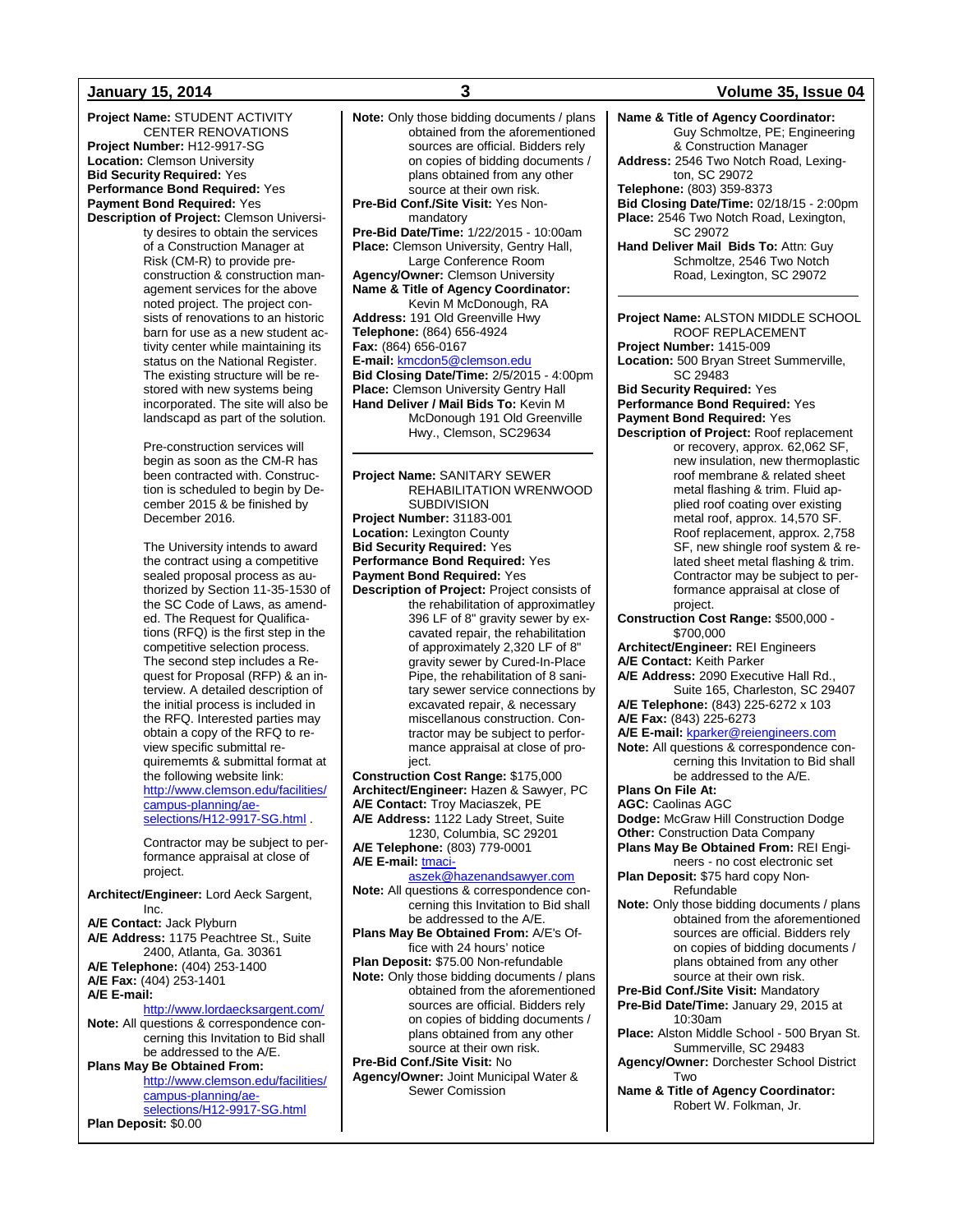**Address:** 164 McQueen Boulevard, Summerville, SC 29483 **Telephone:** (843) 695-4925 **Fax:** (843) 821-3990 **E-mail:** [rfolkman@dorchester2.k12.sc.us](mailto:rfolkman@dorchester2.k12.sc.us) **Bid Closing Date/Time:** February 5, 2015 at 3:00pm **Place:** 164 McQueen Boulevard, Summerville, SC 29483 **Hand Deliver / Mail Bids To:** 164 McQueen Boulevard, Summerville, SC 29483

### **TOWN OF LEXINGTON WELCOME SIGN DESIGN & CONSTRUCTION**

RFP 15-001

**The Town Of Lexington Is Seeking** proposals from qualified professionals with experience in signage & fountain design & construction, to provide design & build services for welcome signage at two locations in the Town of Lexington.

**Proposals Will Be Accepted** until 2pm on Thursday, February 5, 2015.

**The Complete RFP** document with all requirements is available online at [http://www.lexsc.com/rfp\\_index.htm](http://www.lexsc.com/rfp_index.htm) or at The Lexington Municipal Complex.

**All Inquiries Concerning This Project** should be directed to Wesley Crosby, Special Projects Manager, at (803) 358-1544 or [wcrosby@lexsc.com](mailto:wcrosby@lexsc.com) .

**Project Name:** TRIDENT TECHNICAL COLLEGE - PALMER CAMPUS - HVAC RENOVATION - PHASE I **Project Number:** H59-N786-FW-A **Location:** Charleston, SC **Bid Security Required:** Yes **Performance Bond Required:** Yes **Payment Bond Required:** Yes **Description of Project:** The project con-

sists of the removal & replacement of existing fan coils & the addition of a rooftop ventilation air unit along with all required controls, piping, ductwork & electrical. The work included under this project is the first phase of a four phase project. Contractor may be subject to performance appraisal at close of project.

**Construction Cost Range: Architect/Engineer:** RMF Engineering, Inc. **A/E Contact:** Donald Zimmerman **A/E Address:** 194 Seven Farms Dr., Suite G, Charleston, SC 29492-8509

**A/E Telephone:** (843) 971-9639 **A/E Fax:** (843) 971-9641

**A/E E-mail:** [don.zimmerman@rmf.com](mailto:don.zimmerman@rmf.com)

**Note:** All questions & correspondence concerning this Invitation to Bid shall be addressed to the A/E.

**Bid Documents / Plans Are Also On File For Viewing Purposes Only At:**  [www.dpibidroom.com](http://www.dpibidroom.com/) **Bid Documents / Plans May Be Obtained From:** Duncan-Parnell 8 Beaufain St. Charleston, SC 2940. (843) 722-2898 Documents are available at the cost of reproduction **Plan Deposit:** \$0.00 **Note:** Only those bidding documents / plans obtained from the aforementioned sources are official. Bidders rely on copies of bidding documents / plans obtained from any other source at their own risk. **Pre-Bid Conf./Site Visit:** Yes Nonmandatory **Pre-Bid Date/Time:** 1/22/15 – 10:00am **Place:** Trident Technical College 66 Columbus Street Charleston 29403 Room 125 **Agency/Owner:** Trident Technical College **Name & Title of Agency Coordinator:** Eric A. Hamilton **Address:** 7000 Rivers Avenue Charleston SC 29409 **Telephone:** (843) 574-6248 **Fax:** (843) 574-6510 **E-mail:** [eric.hamilton@tridenttech.edu](mailto:eric.hamilton@tridenttech.edu) **Bid Closing Date/Time:** 2/5/2015 - 2:00pm **Place:** Trident Technical College 7000 Rivers North Charleston SC 29406 Building 600 Room 103 **Hand Deliver Mail Bids To:** Eric A. Hamilton, Trident Technical College7000 Rivers Ave. North Charleston SC, 29406

**Project Name:** MUSC 2013-14 MAINTENANCE NEEDS - HOLLINGS CANCER CENTER AHU #3 & AHU#4 **Project Number:** H51-9826-FW-B **Location:** Medical Univeristy of South Carolina, Charleston, SC **Bid Security Required:** Yes **Performance Bond Required:** Yes **Payment Bond Required:** Yes **Description of Project:** Base Bid work will include the replacement of AHU #3 & all associated equipment, ductwork, piping & controls. Extension of steam piping & all associated equipment & controls from the main hospital to the Hollings Cancer Center 4th floor mechanical room, extension of chilled water piping & all associated equipment & controls from the old Hollings to the new Hollings building. Alternate #1 will include the replacement of AHU #4 & all associated equipment, ductwork, piping & controls. Contractor may be subject to performance appraisal at close of project.

**Construction Cost Range:** \$500,000- \$2,000,000

### **Architect/Engineer:** RMF Engineering Inc.

### **January 15, 2014 4 Volume 35, Issue 04**

**A/E Contact:** Brian Keiser **A/E Address:** 194 Seven Farms Drive, Suite G **A/E Telephone:** (843) 971-9639 **A/E Fax:** (843) 971-9641 **A/E E-mail:** [brian.keiser@rmf.com](mailto:brian.keiser@rmf.com) **Note:** All questions & correspondence concerning this Invitation to Bid shall be addressed to the A/E. **Bidding Documents / Plans May Be Obtained From:** [http://academicdepartments.musc](http://academicdepartments.musc.edu/vpfa/eandf/construction_projects/index.htm) [.edu/vpfa/eandf/construction\\_proj](http://academicdepartments.musc.edu/vpfa/eandf/construction_projects/index.htm) [ects/index.htm](http://academicdepartments.musc.edu/vpfa/eandf/construction_projects/index.htm) **Plan Deposit:** \$0.00 **Note:** Only those bidding documents / plans obtained from the aforementioned sources are official. Bidders rely on copies of bidding documents / plans obtained from any other source at their own risk. **Pre-Bid Conf./Site Visit:** Yes Nonmandatory **Pre-Bid Date/Time:** 1/21/2015 -10:00am **Place:** Eng. & Facilities Conference Rm PG209, 97 Jonathan Lucas Street, Charleston, SC 29425 **Agency/Owner:** Medical University of South Carolina (MUSC) **Name & Title of Agency Coordinator:** Alex Chung **Address:** 97 Jonathan Lucas Street, MSC 190 Charleston, SC 29425-1900 **Telephone:** (843) 792-4672 **Fax:** (843) 792-0251 **E-mail:** [chunga@musc.edu](mailto:chunga@musc.edu) **Bid Closing Date/Time:** 2/4/2015 - 10:00am **Place:** Eng. & Facilities - Rm PG209 **Hand Deliver Bids To:** Alex Chung MUSC Engineering & Facilities, 97 Jonathan Lucas Street Charleston, SC 29425 **Mail Bids To:** Alex Chung MUSC Engineering & Facilities, MSC 190 Charleston, SC 29425 **Project Name:** CLINTON HIGH SCHOOL - BASEBALL/SOFTBALL **COMPLEX Project Number:** 13022 **Location:** 18132 Hwy 72 E; Clinton, SC 29325 **Bid Security Required:** Yes **Performance Bond Required:** Yes **Payment Bond Required:** Yes **Description of Project:** New Baseball & Softball Fields, Dugouts, Fencing & Concessions on a partially pregraded site. Contractor may be subject to performance appraisal at close of project. **Construction Cost Range:** \$1,100,000.00 - \$1,300,000.00 **Architect/Engineer:** Jumper Carter Sease/Architects P.A. **A/E Contact:** Michael Ritchie **A/E Address:** 412 Meeting Street; West Columbia, SC 29169

**A/E Telephone:** (803) 791-1020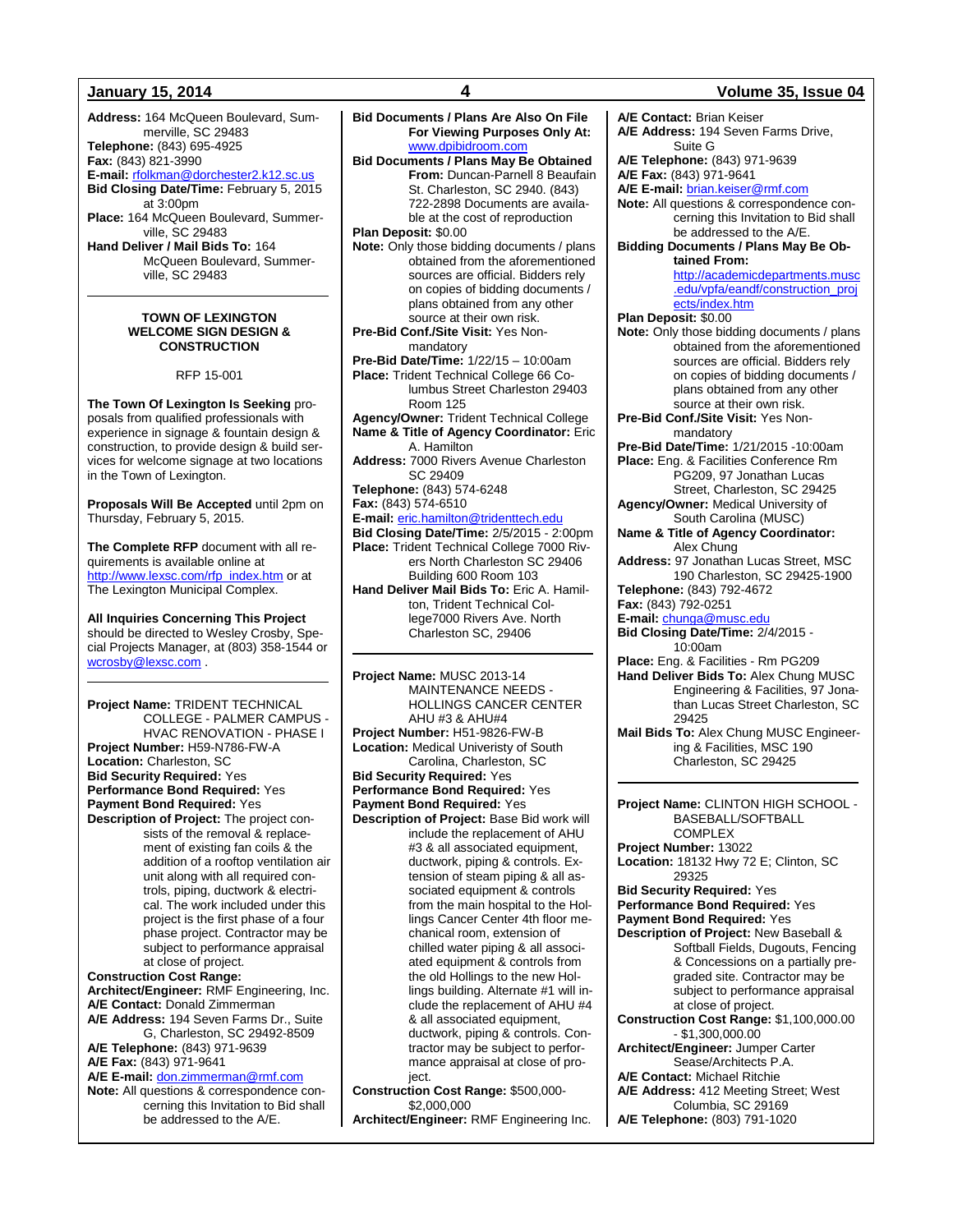**A/E Fax:** (803) 791-1022 **Note:** All questions & correspondence concerning this Invitation to Bid shall be addressed to the A/E. **Plans May Be Obtained From:** Jumper Carter Sease/Architects P. A. **Plan Deposit:** \$100.00 Non-refundable **Note:** Only those bidding documents / plans obtained from the aforementioned sources are official. Bidders rely on copies of bidding documents / plans obtained from any other source at their own risk. **Pre-Bid Conf./Site Visit:** Mandatory **Pre-Bid Date/Time:** Thursday, January 29, 2015, 11:00am **Place:** Clinton High School; 18132 Highway 72 E.; Clinton, SC 29325 **Agency/Owner:** Laurens County School District 56 **Name & Title of Agency Coordinator:** Dr. David Pitts, Assistant Superintendent **Address:** 211 N. Broad Street, Suite B, Clinton, SC 29325 **Telephone:** (864) 833-0800 **Fax:** (864) 833-0804 **E-mail:** [dapitts@laurens56.k12.sc.us](mailto:dapitts@laurens56.k12.sc.us) **Bid Closing Date/Time:** Thursday, February 12, 2015, 11:00am **Place:** Laurens County School District 56 - District Office; 211 N. Broad Street, Suite B, Clinton, SC 29325 **Hand Deliver / Mail Bids To:** 211 N. Broad Street, Suite B, Clinton, SC 29325

**Project Name:** LEXINGTON HIGH SCHOOL - ATHLETIC IMPROVEMENTS **Project Number:** 14012 **Location:** 2463 Augusta Rd., Lexington, SC 29072 **Bid Security Required:** Yes **Performance Bond Required:** Yes **Payment Bond Required:** Yes **Description of Project:** Athletic improvements to Lexington High School's Baseball Stadium & Football Stadium. These improvements include entry plazas & ticketing facilities, press boxes, & toilet facitlities at both athletic venues. Contractor may be subject to performance appraisal at close of project. **Construction Cost Range:** \$3,500,000 - \$3,750,000 **Architect/Engineer:** Jumper Carter Sease/Architects, PA **A/E Contact:** Joel Carter, AIA **A/E Address:** 412 Meeting Street West Columbia, SC 29169 **A/E Telephone:** (803) 791-1020 **A/E Fax:** (803) 791-1022 **Note:** All questions & correspondence concerning this Invitation to Bid shall be addressed to the A/E.

**Plan Deposit:** \$200.00 Nonrefundable **Note:** Only those bidding documents / plans obtained from the aforementioned sources are official. Bidders rely on copies of bidding documents / plans obtained from any other source at their own risk. **Pre-Bid Conf./Site Visit:** Mandatory **Pre-Bid Date/Time:** Thursday, January 29, 2015 at 2:00pm **Place:** Lexington District One Maintenance Office, 946 Pisgah Church Rd., Lexington, SC 29072 (behind baseball field at Lexington High School) **Agency/Owner:** Lexington County School District 1 **Name & Title of Agency Coordinator:** Jeff Salters **Address:** 100 Tarrar Springs Rd., Lexington, SC 29072 **Telephone:** (803) 821-1212 **Bid Closing Date/Time:** Thursday, February 12, 2015 at 2:00pm **Place:** Lexington District One Maintenance Office, 946 Pisgah Church Rd., Lexington, SC 29072 (behind baseball field at Lexington High School) **Hand Deliver Bids To:** Lexington District One Maintenance Office, 946 Pisgah Church Rd., Lexington, SC 29072 (behind baseball field at Lexington High School)

**Mail Bids To:** Lexington District One Maintenance Office, 946 Pisgah Church Rd., Lexington, SC 29072

**Project Name:** HARDEEVILLE WATERLINE REPLACEMENT: BJWSA PROJECT CIP-1763 **Project Number:** BJWSA Project CIP-1763 **Location:** Hardeeville, SC **Bid Security Required:** Yes **Performance Bond Required:** Yes **Payment Bond Required:** Yes **Description of Project:** Project consists of the replacement of an existing AC water main with approximately 11,450 LF of 12" DIP water main, 30 LF of 10" PVC, 800 LF of 8" PVC, 165 LF of 6" PVC, 40 LF of 4" PVC, & associated appurtances to include but not limited to: Valves, Hydrants & Service Reconnections. The 12" DIP is to be provided by the Owner. Contractor may be subject to performance appraisal at close of project.

**Construction Cost Range:** \$1,200,000 **Architect/Engineer:** Hazen and Sawyer, PC

**A/E Contact:** Bill Westfall, PE **A/E Address:** 1 Poston Road, Suite 320, Charleston, SC 29407

### **January 15, 2014 5 Volume 35, Issue 04**

**A/E Telephone:** (843) 744-6467 **A/E E-mail:** [bwest](mailto:bwestfall@hazenandsawyer.com)[fall@hazenandsawyer.com](mailto:bwestfall@hazenandsawyer.com) **Note:** All questions & correspondence concerning this Invitation to Bid shall be addressed to the A/E. **Plans May Be Obtained From:** A/E's Office with 24 hours notice. Plans will be available for viewing only at the Owner's address below. **Plan Deposit:** \$150.00 Nonrefundable **Note:** Only those bidding documents / plans obtained from the aforementioned sources are official. Bidders rely on copies of bidding documents / plans obtained from any other source at their own risk. **Agency/Owner:** Beaufort-Jasper Water & Sewer Authority **Name & Title of Agency Coordinator:** Brian Chemsak; Capital Projects Manager **Address:** 6 Snake Road, Okatie, SC 29909 **Telephone:** (843) 987-9229 **Bid Closing Date/Time:** 02/19/15 - 2:00pm **Place:** 6 Snake Road, Okatie, SC 29909 **Hand Deliver / Mail Bids To:** Attn: Brian Chemsak, 6 Snake Road, Okatie, SC 29909

### **PINEY GROVE PUMPING STATION IMPROVEMENTS**

PROJECT:SS6833

**The City Of Columbia Is Requesting Bids**  from qualified general contractors for the following project:

**Information Can Be Viewed Using** the City of Columbia's Bid Online System at [https://bidonline.columbia.sc.gov.](https://bidonline.columbia.sc.gov/)

**The Deadline For Submissions Is** 1/29/15 – 2:00pm in the Seventh Floor Conference Room,

1136 Washington St., Utilities & Engineering Dept., Columbia, SC 29201

**A Pre-Bid Meeting Will Be Held** on 1/21/15 – 2:00pm, in the Seventh Floor Conference Room, 1136 Washington St., Utilities & Engineering Dept., Columbia, SC 29201.

### **TOWN OF FORT MILL REDEVELOPMENT PROJECT**

**Request for Proposals**: Hinson Family Property Redevelopment

**The Town Of Fort Mill Is Currently** soliciting proposals from qualified development firms for the lease & redevelopment of the Hinson Property, approximately 2.36 acres located in the heart of historic downtown Fort Mill, SC. The site offers walkable access to & from neighboring residences, offices, retail shops & eateries, with regional

# **Plans May Be Obtained From:** Jumper

29169

Carter Sease/Architects, PA, 412 Meeting St, West Columbia, SC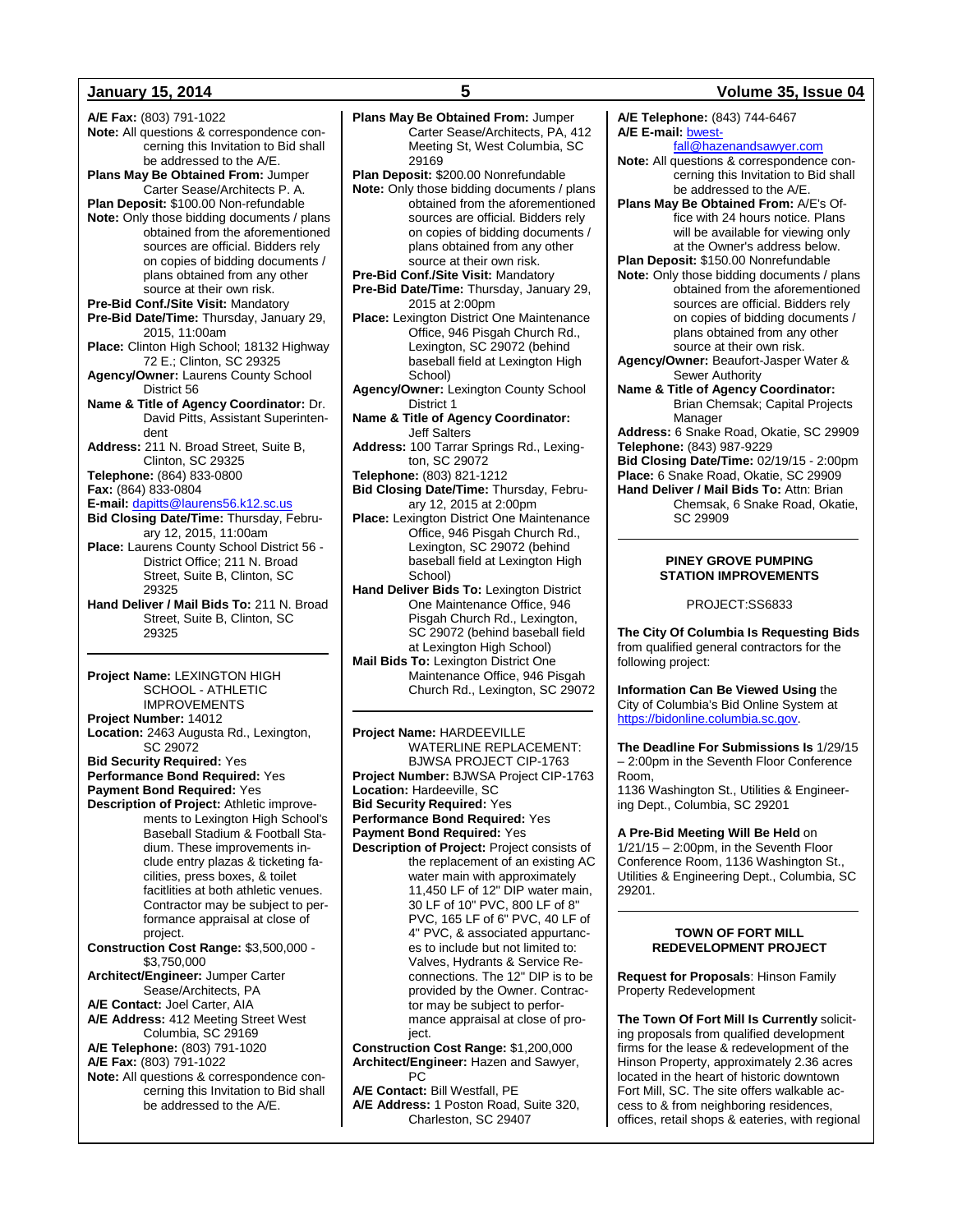access provided via major U.S. Interstates and Highways a short drive away.

**The Town Is Seeking To** redevelop the property as a mixed-use development that is high-quality in nature and fully complementary to the existing downtown area, as well as Fort Mill Veterans Park, which is located at the southern edge of the property. The resulting development should include inviting ground-level commercial or retail uses with subsequent floors providing room for additional commercial, office, or residential uses.

**Interested Firms Are Invited** to submit a proposal for consideration. Proposals must be submitted electronically by the deadline of 12:00pm on March 31, 2015.

**A Copy Of The RFP & Associated Appendices** may be found at [www.fortmillsc.gov](http://www.fortmillsc.gov/) .

**For More Information, Please Contact** Joe Cronin, Planning Director, by phone at (803) 547-2116 or by email a[t jcro](mailto:jcronin@fortmillsc.gov)[nin@fortmillsc.gov](mailto:jcronin@fortmillsc.gov)

### **GEM LAKES OUTFALL SEWER REHABILITATION**

**Sealed Proposals Will Be Received** by the city of Aiken, SC, at the Engineering & Utilities Building, 245 Dupont Drive, Aiken, SC, until 2:00pm, February 5, 2015 at which time & place they will be publicly opened & read.

**Work to be Done**: The work to be done consists of furnishing all materials & equipment & performing all labor necessary for the rehabilitation of 3,141' of 24" round concrete sewer by spiral wound pipe or a combination of pipe bursting with fusible PVC & spiral wound pipe & other miscellaneous items according to plans and specifications.

**License/Insurance**: The successful bidder will be required to have a General Contractors License, the provisions of which must be fully met before the bid is received & considered, a City of Aiken Business License, & a Certificate of Liability Insurance listing the City of Aiken as additional insured.

**Bid Documents May Be Obtained** at no cost online at[: Click here](https://www.cityofaikensc.gov/index.php/government/departments/engineering-utilities-department/engineering-utilities-topics/engineering-construction/)

City of Aiken, SC

### **BIG OAK SHELTER RENOVATION AT PALMETTO ISLAND COUNY PARK**

### REQUEST FOR QUOTATION PROJECT #2015-010

**Charleston County Park & Recreation** Commission is seeking quotes for renovation of Big Oak Shelter at Palmetto Islands County Park, located at, 444 Needlerush Pkwy., Mt. Pleasant, SC 29464.

**There Will Be A Pre-Quote Meeting**/**Site Visit** at the site on Thursday January 22, 2015 at 10:00am. **The quotes are due back** by fax,(843)- 762-2683, e-mail, prcprocure [ment@ccprc.com](mailto:prcprocurement@ccprc.com) , **mail or hand delivery** 

**to** 861 Riverland Drive Charleston, SC 29412 by 2:00pm on Tuesday February 3, 2015. Download solicitation from: [www.ccprc.com/bids](http://www.ccprc.com/bids)

**Project Name:** GRACE BRIDGE STREET PARKING LOT **Project Number:** CP-1419 **Location:** Charleston, SC **Bid Security Required:** Yes **Performance Bond Required:** Yes **Payment Bond Required:** Yes **Description of Project:** Construction of gravel parking areas adjacent to Grace Bridge Street. Work includes limited clearing, drainage improvements, earthwork, surfacing, concrete curb, limited asphalt paving, site lighting, irrigation, landscaping, & related trades. Part of the site is covered by a Site Management Plan related to a Voluntary Clean-up Contract. Contractor may be subject to performance appraisal at close of project. **Construction Cost Range:** \$200,000 - \$500,000 **Architect/Engineer:** Forsberg Engineering, Inc. **A/E Contact:** Danny Forsberg, PE, RLS **A/E Address:** 1587 Savannah Hwy., Ste. B, Charleston, SC 29407 **A/E Telephone:** (843) 571-2622 **A/E E-mail:** [Danny@forsberg](mailto:Danny@forsberg-engineering.com)[engineering.com](mailto:Danny@forsberg-engineering.com) **Note:** All questions & correspondence concerning this Invitation to Bid shall be addressed to the A/E. **Plans On File At: Other:** Department of Parks, 823 Meeting Street, Charleston, SC 29403 **Plans May Be Obtained From:** Plans available on / after 1/20/15 from Planwell Public Plan Room, hosted by A & E Digital Printing <http://anedigital.com/> **Note:** Only those bidding documents / plans obtained from the aforementioned

sources are official. Bidders rely

### **January 15, 2014 6 Volume 35, Issue 04**

on copies of bidding documents / plans obtained from any other source at their own risk.

- **Pre-Bid Conf./Site Visit:** Mandatory **Pre-Bid Date/Time:** Thursday, January 29, 2015 at 10:00am
- **Place:** Charleston Municipal Golf Course, 2110 Maybank Hwy., Charleston, SC 29412

**Agency/Owner:** City of Charleston / Capital Projects Division

**Name & Title of Agency Coordinator:** Matthew M. Compton, Special Projects Administrator

**Address:** Department of Parks, 823 Meeting Street, Charleston, SC 29403 **Telephone:** (843) 973-7210

**Fax:** (843) 724-7300

**E-mail:** [comptonm@charleston-sc.gov](mailto:comptonm@charleston-sc.gov)

**Bid Closing Date/Time:** Tuesday, February 10, 2015 at 2:00pm **Place:** Department of Parks, 823 Meeting

Street, Charleston, SC 29403 **Hand Deliver / Mail Bids To:** Capital Pro-

jects, 823 Meeting Street, Charleston, SC 29403

**Project Name:** MUNICIPAL GOLF COURSE HVAC REPLACEMENT **Project Number:** CP-1303 **Location:** Charleston, SC **Bid Security Required:** Yes **Performance Bond Required:** Yes **Payment Bond Required:** Yes **Description of Project:** Demolition of existing Clubhouse / Office HVAC equipment & ductwork, installation of new ductwork & VRF HVAC equipment, new kitchen exhaust system, spray foam insulation, new ceiling finishes, & related trades. Contractor may be subject to performance appraisal at close of project. **Construction Cost Range:** \$200,000 - \$250,000 **Architect/Engineer:** RMF Engineering, Inc. **A/E Contact:** Seth Spangler, PE **A/E Address:** 194 Seven Farms Dr., Ste. G, Charleston, SC 29492 **A/E Telephone:** (843) 971-9639 **A/E E-mail:** [seth.spangler@rmf.com](mailto:seth.spangler@rmf.com) **Note:** All questions & correspondence concerning this Invitation to Bid shall be addressed to the A/E. **Plans On File At: Other:** Department of Parks, 823 Meeting Street, Charleston, SC 29403 **Plans May Be Obtained From:** Plans available on / after 1/20/15 from Planwell Public Plan Room, hosted by A & E Digital Printing <http://anedigital.com/> **Note:** Only those bidding documents / plans obtained from the aforementioned sources are official. Bidders rely on copies of bidding documents / plans obtained from any other source at their own risk.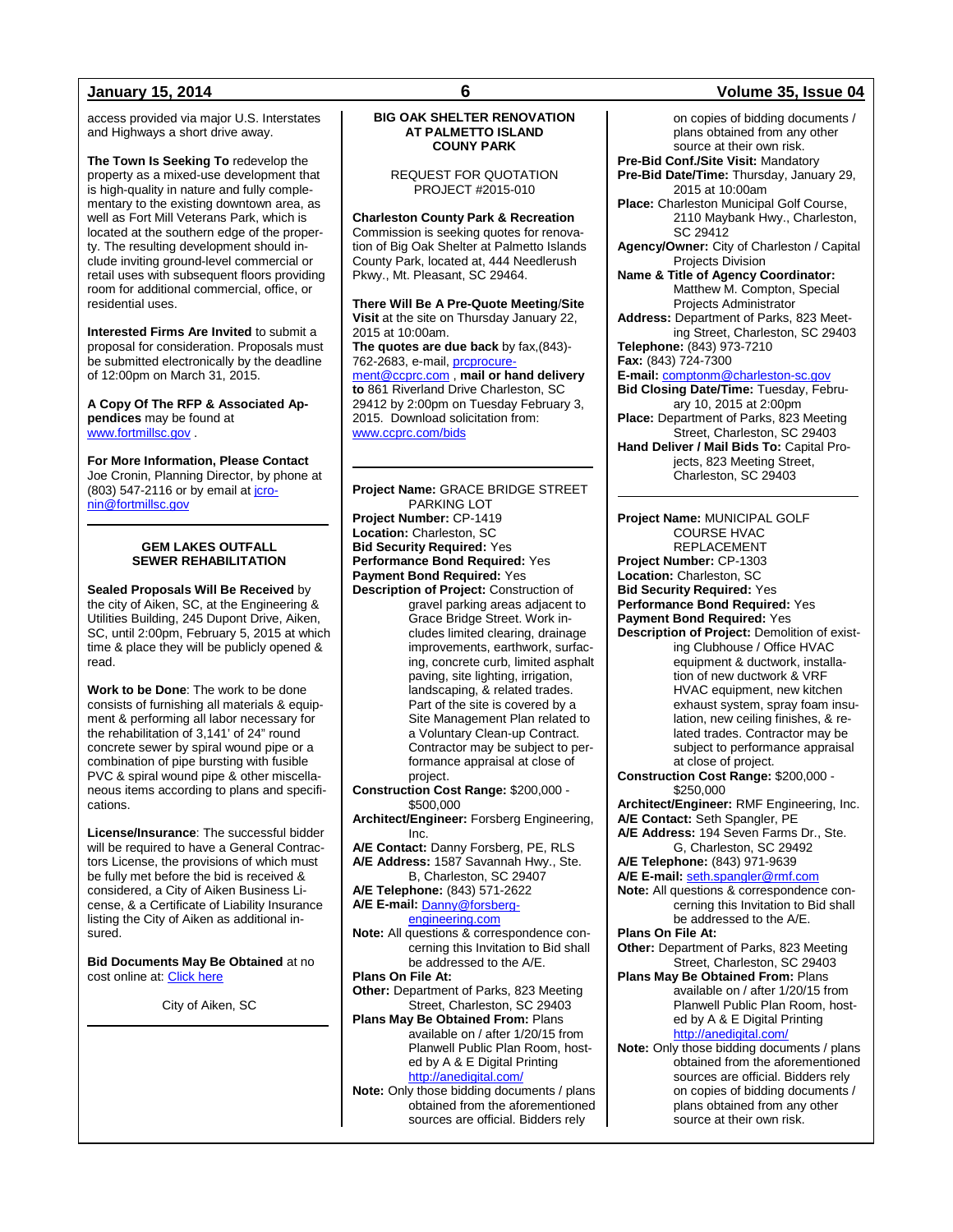**January 15, 2014 7 Volume 35, Issue 04 Pre-Bid Conf./Site Visit:** Mandatory **Pre-Bid Date/Time:** Tuesday, January 27, 2015 at 10:00am **Place:** Charleston Municipal Golf Course, 2110 Maybank Hwy., Charleston, SC 29412 **Agency/Owner:** City of Charleston / Capital Projects Division **Name & Title of Agency Coordinator:** Matthew M. Compton, Special Projects Administrator **Address:** Department of Parks, 823 Meeting Street, Charleston, SC 29403 **Telephone:** (843) 973-7210 **Fax:** (843) 724-7300 **E-mail:** [comptonm@charleston-sc.gov](mailto:comptonm@charleston-sc.gov) **Bid Closing Date/Time:** Thursday, February 12, 2015 at 1:00pm **Place:** Department of Parks, 823 Meeting Street, Charleston, SC 29403 **Hand Deliver / Mail Bids To:** Capital Projects, 823 Meeting Street, Charleston, SC 29403 **Project Name:** CONSTRUCT ADOBE DIGITAL STUDIO IN COOPER LIBRARY **Project Number:** CUP-4001767 **Location:** Clemson University Main Campus **Bid Security Required:** Yes **Performance Bond Required:** yes **Payment Bond Required:** Yes **Description of Project:** Construct 2 audio/video rooms on fifth level of Cooper Library. Contractor may be subject to performance appraisal at close of project. **Construction Cost Range:** \$100,000.00 - \$500,000.00 **Architect/Engineer:** Good City Architects, LLC **A/E Contact:** Ron Geyer **A/E Address:** PO Box 27234 Greenville, SC 29616-7234 **A/E Telephone:** (864) 360-9392 **A/E E-mail:** [rgeyer@goodcityarch.com](mailto:rgeyer@goodcityarch.com) **Note:** All questions & correspondence concerning this Invitation to Bid shall be addressed to the A/E. **Bidding Documents / Plans May Be Obtained From:** [http://www.clemson.edu/facilities/](http://www.clemson.edu/facilities/capital-projects/projects/index.html) [capital](http://www.clemson.edu/facilities/capital-projects/projects/index.html)[projects/projects/index.html](http://www.clemson.edu/facilities/capital-projects/projects/index.html) **Plan Deposit:** \$0.00 **Note:** Only those bidding documents / plans obtained from the aforementioned

sources are official. Bidders rely on copies of bidding documents / plans obtained from any other source at their own risk. **Pre-Bid Conf./Site Visit:** Yes Non-

Mandatory **Pre-Bid Date/Time:** 1/27/2015 10:30am **Place:** Gentry Hall, 191 Old Greenville Highway, Clemson, SC 29634- 5952

**Agency/Owner:** Clemson University

### **Name & Title of Agency Coordinator:** Allen Lohmann **Address:** 310 Klugh Avenue Clemson, SC 29634 **Telephone:** (864) 643-6072 **Fax:** (864) 656-0793 **E-mail:** [lohmana@clemson.edu](mailto:lohmana@clemson.edu) **Bid Closing Date/Time:** 2/10/2015 - 2:00pm **Place:** Gentry Hall, 191 Old Greenville Highway, Clemson, SC 29634-

5952 **Hand Deliver / Mail Bids To:** Pat Crowther , P.E. Capital Projects, Gentry Hall 191, Old Greenville Highway, Clemson, SC 29634-5952

### **BEAUTY SPOT ROAD ROUNDABOUT UTILITY RELOCATIONS**

ADVERTISEMENT FOR BIDS

**Sealed Bids For The Construction Of** the Beauty Spot Road Roundabout Utility Relocations will be received by the City of Bennettsville at the City Hall located at 501 East Main Street in Bennettsville, SC 29512, until 2:00pm on February 17, 2015, at which time the Bids received will be publicly opened & read.

### **The Project consists of**:

Water System: Constructing approximately 950 linear feet of 12" PVC water lines and related appurtenances.

Sewer System: Constructing approximately 950 linear feet of 8" PVC force mains and related appurtenances.

Gas System: Constructing approximately 1,700 linear feet of 4" MDPE gas lines and related appurtenances.

**Bids Will Be Received** for a single prime Contract.

**Engineer**: Hanna Engineering at 821 West Lucas Street in Florence, SC.

**Prospective Bidders** may examine the Bidding Documents at the Engineer's Office and the City Hall in Bennettsville 501 East Main Street on Mondays through Fridays between the hours of 9am & 4pm

**The Bidding Documents May Be** obtained from the Issuing Office upon payment of \$100 for each set. Upon request & receipt of payment, the Bidding Documents will be transmitted via delivery service. Partial sets of Bidding Documents will not be available. Neither the Owner nor Engineer will be responsible for full or partial sets of Bidding Documents, including Addenda if any, obtained from other sources.

**Bid Security Shall Be Furnished In** accordance with the Instructions to Bidders.

No bid will be considered unless the bidder is legally qualified under the provisions of the SC Contractor's Licensing Law (South Carolina Code of Laws as amended on April 1, 1999, Chapter 11, Sections 40-11-10 through 40 11 428). Contractors shall have a classification of WL.

**No Bidder May Withdraw** the bid within 90 days after the actual date of the opening & thereof.

**The Owner Reserves The Right** to waive any informalities or to reject any or all bids. Owner: City of Bennettsville Max Alderman City Administrator

### **CLIO ELEMENTARY/MIDDLE SCHOOL BACK STOP & DUGOUT PROJECT**

SOLICITATION 14/15-2 FY 2014-2015 REQUEST FOR BIDS

**The Marlboro County School District** is currently soliciting request for bids for A Back Stop & Dugouts for Clio Elementary/Middle School located at 2635 SC 9, Clio, SC. The project includes three elements fencing for backstop along with wings. Project also includes 6' fencing with PVC safety cover for player protection and two dugouts. Please submit schematic drawings.

**If Your Firm Is Interested & Qualified**, please request a request for bid by calling or go t[o www.marlboro.k12.sc.us.com](http://www.marlboro.k12.sc.us.com/) under Finance for project name Clio Back Stop/Dug Outs. Please submit three (3) copies & one original of your bid by 2:00pm on February 5, 2015 toMarlboro County School DistrictC/O Angela O'Neal, Procurement Officer122 Broad Street (PO Box 947) Bennettsville, SC 29512

**If You Have Administrative Questions** please contact Angela O'Neal at (843) 479-  $4016$  extension 2243 or email [aone](mailto:aoneal@marlboro.k12.sc.us)[al@marlboro.k12.sc.us](mailto:aoneal@marlboro.k12.sc.us)

For technical assistance please contact Kip Deaver at (843) 479-5722 or (843) 862- 4326 or emai[l kdeaver@marlboro.k12.sc.us](mailto:kdeaver@marlboro.k12.sc.us)

### **CLIO ELEMENTARY/MIDDLE SCHOOL BASKETBALL PAD**

SOLICITATION 14/15-3 FY 2014-2015 REQUEST FOR BIDS

**The Marlboro County School District** is currently soliciting request for bids for a Basketball Pad project for Clio Elementary/Middle School located at 2635 SC 9, Clio, SC. The project requires pouring a 4" pad of 3000 psi concrete. The toe footer on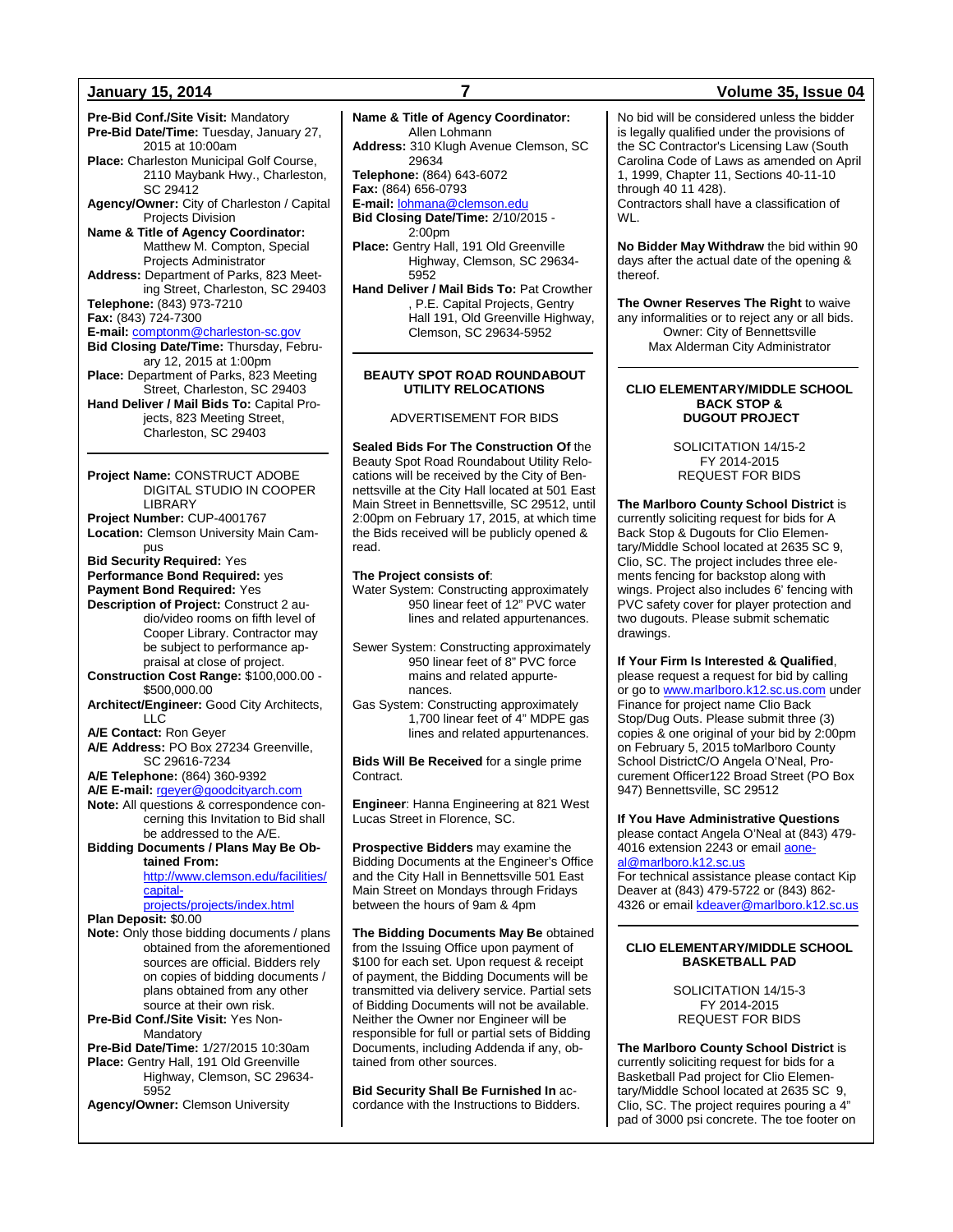concrete pad is 6" thick & 12" wide around outside edge with broom finish & sloped to have water run-off. The dimensions will be 54" X 50".

### **If Your Firm Is Interested & Qualified**,

please request a request for bid by calling or go t[o www.marlboro.k12.sc.us.com](http://www.marlboro.k12.sc.us.com/) under Finance for project name Clio Basketball Pad. Please submit three (3) copies & one original of your bid by 2:00pm on February 5, 2015 to Marlboro County School District C/O Angela O'Neal, Procurement Officer 122 Broad Street (PO Box 947) Bennettsville, SC 29512

### **If You Have Administrative Questions** please contact Angela O'Neal at (843) 479-

4016 extension 2243 or emai[l aone](mailto:aoneal@marlboro.k12.sc.us)[al@marlboro.k12.sc.us](mailto:aoneal@marlboro.k12.sc.us) .

For technical assistance please contact Kip Deaver at (843) 479-5722 or (843) 862 4326 or email [kdeaver@marlboro.k12.sc.us](mailto:kdeaver@marlboro.k12.sc.us)

### **CLIO ELEMENTARY/MIDDLE SCHOOL FENCING PROJECT**

SOLICITATION 14/15-1 FY 2014-2015 REQUEST FOR BIDS

**The Marlboro County School District** is currently soliciting request for bids for a Fencing project for Clio Elementary/Middle School located at 2635 SC 9, Clio, SC. he project requires purchase and installation of approximately 1450' of 4 " high black galvanized chain link fence with three 24' gates, one 4'gate, one 7' gate and one 10' gate.

**If Your Firm Is Interested & Qualified**, please request a request for bid by calling or go t[o www.marlboro.k12.sc.us.com](http://www.marlboro.k12.sc.us.com/) under Finance for project name Clio Fencing. Please submit three (3) copies & one original of your bid by 2:00pm on February 5, 2015 to Marlboro County School District C/O Angela O'Neal, Procurement Officer122 Broad Street (PO Box 947) Bennettsville, SC 29512

**If You Have Administrative Questions** please contact Angela O'Neal at (843) 479- 4016 extension 2243 or emai[l aone](mailto:aoneal@marlboro.k12.sc.us)[al@marlboro.k12.sc.us](mailto:aoneal@marlboro.k12.sc.us)</u> . For technical assistance please contact Kip Deaver at (843) 479-5722 or (843) 862-4326 or email [kdeaver@marlboro.k12.sc.us](mailto:kdeaver@marlboro.k12.sc.us)

**Description**: LCEDC/VA BUILDING RENOVATIONS **Solicitation Number**: 5021115 **Mandatory Pre-Bid**: 01/26/2015 10:00am; 02/02/2015 10:00am **Submit Offer By**: 02/11/2015 2:00pm **Purchasing Agency**: Lancaster County Economic Development Co & Lancaster County Veterans Affairs

### **Buyer:** Bryant Cook

**Email:** [bcook@lancastercountysc.net](mailto:bcook@lancastercountysc.net) **Phone:** 803-285-6323

**Download Solicitation From**[: Click Here](http://www.mylancastersc.org/index.asp?Type=B_BASIC&SEC=%7bB0876753-5857-4E46-80CB-1241DF93BAED) **Submit to**: (PO Box) 1809; Lancaster SC, 29721

Lancaster County reserves the right to waive any & all formalities or altogether reject any proposal as in the best interest of the county.

### **CONSTRUCTION ALONG SOUTHWOOD, MAPLEWOOD & PINEWOOD DRIVES**

**The City Of Columbia Is Requesting Bids**  from qualified general contractors for the following project:

**Information Can Be Viewed Using** the City of Columbia's Bid Online System at [https://bidonline.columbia.sc.gov.](https://bidonline.columbia.sc.gov/)

**The Deadline For Submissions Is** 2/5/15 2:00pm in the Seventh Floor Conference Room, 1136 Washington St., Utilities & Engineering Dept., Columbia, SC 29201

**A Pre-Bid Meeting Will Be Held** on 1/27/15 - 2:00pm, in the Seventh Floor Conference Room, 1136 Washington St., Utilities & Engineering Dept., Columbia, SC 29201.

### **TRAFFIC SIGNAL**

INVITATION BID NO. 18-14/15

**Florence County, SC (Owner)** is accepting bids for the purchase, delivery, & installation of a traffic signal at the corner of US Hwy 76 (Palmetto Street) & Botany Drive in Florence, SC.

**This Project Must Meet All** SC Department of Transportation (SCDOT) requirements for traffic signals & must be done by an approved SCDOT vendor.

**The Sealed Bids Will Be Received** by the Florence County Procurement Office located at the County Complex, 180 N. Irby Street, Room B-5, Florence, SC until Thursday, January, 29, 2015 at 2:45pm The sealed bids will then be opened & read aloud in Room 210-C of the County Complex at 3:00pm on Thursday, January, 29, 2015.

Bid Bond Required: Yes Performance Bond Required: Yes Payment Bond Required: Yes

**The Bid Document & All Addendums** issued in accordance with this bid request may be obtained from the Florence County Procurement Office located at the City-County Complex, 180 N. Irby Street; Room

### **January 15, 2014 8 Volume 35, Issue 04**

B-5, Florence, SC 29501, by e-mailing [pfletcher@florenceco.org](mailto:pfletcher@florenceco.org) or by visiting the Florence County public bids web page at the following link for 18-14/15: [http://www.florenceco.org/offices/procureme](http://www.florenceco.org/offices/procurement/bids/) [nt/bids/.](http://www.florenceco.org/offices/procurement/bids/)

**No Bidder May Withdraw The Bid** within 90 days after the actual date of the bid opening.

**Florence County Reserves The Right** to cancel this solicitation at any time without prior notice

## **CONSULTANT / PROFESSIONAL SERVICES**

**Description:** HOUSING CONSULTANT **Solicitation Number:** 5400009044 **Submit Offer By:** 2/20/15 – 10:00am **Purchasing Agency:** Dept. of Health & Human Services, 6th Floor, 1801 Main St., Columbia, SC **Buyer:** Patty Larimore **Email:** [larimph@scdhhs.gov](mailto:larimph@scdhhs.gov)

**Phone:** (803) 898-2667 [http://webprod.cio.sc.gov/SCSolicitationWe](http://webprod.cio.sc.gov/SCSolicitationWeb/solicitationAttachment.do?solicitnumber=5400009044) [b/solicitationAttachment.do?solicitnumber=5](http://webprod.cio.sc.gov/SCSolicitationWeb/solicitationAttachment.do?solicitnumber=5400009044) [400009044](http://webprod.cio.sc.gov/SCSolicitationWeb/solicitationAttachment.do?solicitnumber=5400009044)

**Description:** The Dorchester County Sales Tax Transportation Authority (DCTA) requests a letter of interest & qualifications from experienced firms for Right-of-Way Acquisition Services, Final Construction Plan Preparation, & Construction Engineering & Inspection services for the US 78 Phase 2. Proposals should be submitted for Right-of-Way Acquisition, Construction Plan Preparation, & Construction Engineering & Inspection services separately. Requests for information shall be made to Chairman Murdaugh at (843) 831-0801or [DorchesterRoadTax@gmail.com](mailto:DorchesterRoadTax@gmail.com) Questions must be submitted by February 6, 2015 at 5:00pm.

**Delivery Point:** Dorchester County **Submit Offer By:** February 24, 2015 by 2:00pm

**Purchasing Agency:** Dorchester County Sales Tax Transportation Authority 209 Church Street Ridgeville SC 29472 **Buyer:** Dorchester County Sales Tax

Transportation Authority **Direct Inquiries To:** Chairman Murdaugh (843) 831-0801 [Dorchester-](mailto:DorchesterRoadTax@gmail.com)[RoadTax@gmail.com](mailto:DorchesterRoadTax@gmail.com)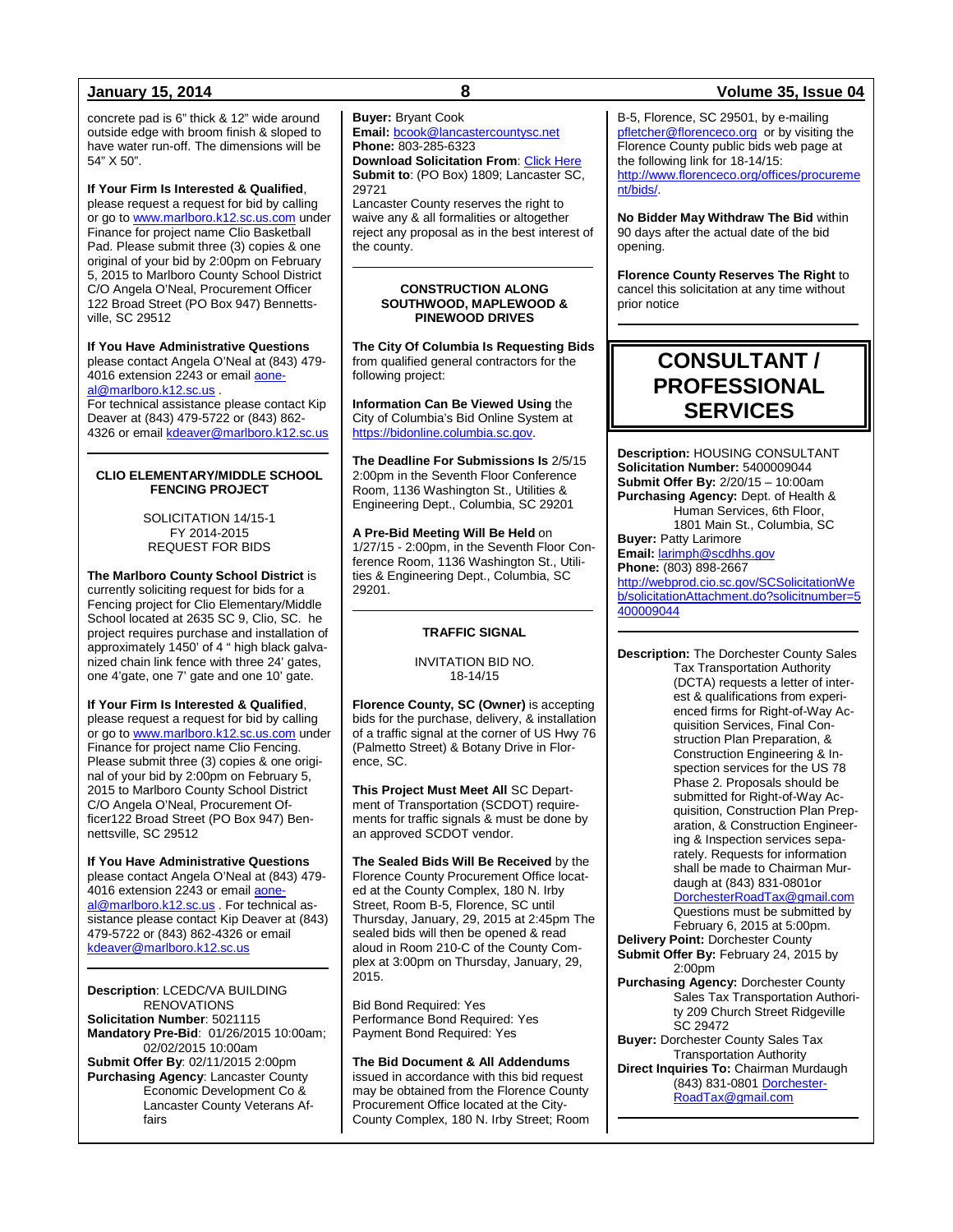**Description:** EXCLUSIVE AGENT FOR THE OPERATION OF THE UNIVERSITY OF SC AIKEN, UNIVERSITY OF SC BEAUFORT, & UNIVERSITY OF SC UPSTATE CAMPUSES' DOMESTIC TRADEMARK & LICENSING PROGRAM **Solicitation Number:** USC-REP-2749-CJ **Submit Offer By:** 2/2/15 – 3:00pm **Purchasing Entity:** USC Purchasing, 6th Floor, 1600 Hampton St., Columbia, SC **Bid Request:** Download solicitation from [http://purchasing.sc.edu](http://purchasing.sc.edu/) or call the USC bid line at (803) 777- 0255 **Buyer:** Charles Johnson

**Description:** ARCHITECTURAL & ENGINEERING INDEFINITE DELIVERY CONTRACT **Solicitation Number:** RFP: OPS 2015-002 **Delivery Point:** Newberry, SC 29108 **Submit Offer By:** 2/04/2015 - 2:00pm **Purchasing Agency:** School District of Newberry County 3419 Main Street, Newberry, SC 29108 **Buyer:** Bryan Gresham, Procurement Coordinator [bgresh](mailto:bgresham@newberry.k12.sc.us)[am@newberry.k12.sc.us](mailto:bgresham@newberry.k12.sc.us) **Download Solicitation From:** [www.newberry.k12.sc.us](http://www.newberry.k12.sc.us/) 

## **EQUIPMENT**

**Description:** LIQUID SCINTILLATION ANALYZER **Solicitation Number:** 5400009007 **Submit Offer By:** 2/5/15 – 2:30pm **Purchasing Agency:** SC Department of Health & Environmental Control, Business Management, Columbia Mills Building, 301 Gervais St., Columbia, SC **Buyer:** Rebecca Nichols **Email:** [nicholrj@dhec.sc.gov](mailto:nicholrj@dhec.sc.gov) **Phone:** (803) 896-1262 **Download Solicitation From:** [http://webprod.cio.sc.gov/SCSolicitationWe](http://webprod.cio.sc.gov/SCSolicitationWeb/solicitationAttachment.do?solicitnumber=5400009007) [b/solicitationAttachment.do?solicitnumber=5](http://webprod.cio.sc.gov/SCSolicitationWeb/solicitationAttachment.do?solicitnumber=5400009007) [400009007](http://webprod.cio.sc.gov/SCSolicitationWeb/solicitationAttachment.do?solicitnumber=5400009007)

**Description:** D.J.J. TRANSORMER **Solicitation Number:** 5400008978 **Submit Offer By:** 1/27/15 – 2:00pm **Purchasing Agency:** SC Dept. of Juvenile Justice, Purchasing Department, 4650 Broad River Road, Bldg. 2008, Columbia, SC 29210 **Buyer:** Steve Pullie **Email:** [slpull@scdjj.net](mailto:slpull@scdjj.net) **Phone:** (803) 896-5643 **Download Solicitation From:**

[http://webprod.cio.sc.gov/SCSolicitationWe](http://webprod.cio.sc.gov/SCSolicitationWeb/solicitationAttachment.do?solicitnumber=5400008978) [b/solicitationAttachment.do?solicitnumber=5](http://webprod.cio.sc.gov/SCSolicitationWeb/solicitationAttachment.do?solicitnumber=5400008978) [400008978](http://webprod.cio.sc.gov/SCSolicitationWeb/solicitationAttachment.do?solicitnumber=5400008978)

### **2 WHEELCHAIR VAN FOR TRI-DEVELOPMENT CENTER OF AIKEN COUNTY, INC**.

Bid Number TDC-20 Bid Due Date: January 27, 2015-1:00pm Tri-Development Center of Aiken County, Inc. is requesting bids from qualified vendors for a new wheelchair van.

To request van specifications direct inquiries to Shemeco Butler at [sbut](mailto:sbutler@aikentdc.org)[ler@aikentdc.org](mailto:sbutler@aikentdc.org) or call (803) 642-1055 between the hours of 8:30am-4:00pm.

To submit an offer for a current bid, please send the bid to Tri-Development Center of Aiken County, Inc., PO Box 698, Aiken, SC 29802 Attention: Van Procurement Bids.

Deadline for the written bids for the van is Tuesday, January 27, 2015 at 1:00pm. The bids for the van will be opened by Tri-Development Center at 1016 Vaucluse Road, Aiken, SC 29801 at 2:00pm, , Tuesday, January 27, 2015.

Tri-Development Center of Aiken County, Inc. agrees to comply with the provision of Executive Order 11246 & Section 503 of the Rehabilitation Act of 1973(Section 503) & all similar, federal and state, & local laws, rules, regulations, & orders, & amendments thereto prohibiting discrimination in employment & further agrees that it will not discriminate on the basis of race, creed, color, religion, sex, age, disability, national origin, ancestry, political affiliation, or status as a protected veteran

**Description:** BAND UNIFORMS FOR NHS **Solicitation Number:** 14-1617 **Delivery Point:** Rock Hill Schools Purchasing Department, 660 N. Anderson Road Rock Hill, SC 29730 **Submit Offer By:** January 26, 2015 2:00pm **Purchasing Agency:** Rock Hill School District 3, 660 North Anderson Rd., Rock Hill, SC 29731 **Buyer:** Nicole Hatch, (803) 981-1154, [nhatch@rhmail.org](mailto:nhatch@rhmail.org) **Download Solicitation From:**

[http://www.rock-hill.k12.sc.us](http://www.rock-hill.k12.sc.us/)

**Description:** 2015 AWD POLICE SEDAN PURSUIT RATED **Solicitation Number:** AWD Sedan2015-1- 12

**Delivery Point:** Clinton, SC **Submit Offer By:** 2/3/15 – 2:00pm **Purchasing Agency:** City of Clinton, 211 North Broad St., Clinton, SC 29325

### **January 15, 2014 9 Volume 35, Issue 04**

**Buyer:** Joey Meadors, (864) 833-7500, [jmeadors@cityofclintonsc.com](mailto:jmeadors@cityofclintonsc.com) **Download Solicitation From:** [www.cityofclintonsc.com,](http://www.cityofclintonsc.com/) Click on "How Do I" tab.

**Description:** 3D DESKTOP MILLING **SYSTEM Solicitation Number:** YTC-15-3D Milling System **Delivery Point:** Rock Hill, SC **Submit Offer By:**1/27/15 - 3:00pm **Purchasing Agency:** York Technical College, 452 S. Anderson Rd., Rock Hill, SC 29730 **Buyer:** Debbie Bailey, (803) 327-8010, [dbailey@yorktech.edu](mailto:dbailey@yorktech.edu)

**Description:** DISHWASHERS FOR ABBEVILLE & MCCORMICK HEAD START CENTERS **Solicitation Number:** P02-01-15 **Delivery Point:** Abbeville & McCormick, SC **Site Visit: Mandatory Contact Info. For Scheduling Appointment:** (Abbeville) Linda Barrett (864) 459-5275 & (McCormick) Danielle Freeman (864) 852-6010 **Submit Offer By:** January 29, 2015, 4:00pm **Purchasing Agency:** GLEAMNS HRC, PO Box 1326, Greenwood, SC 29648 **Buyer:** Sherry O'Dell (864) 229-886[9](mailto:%0Bsodell@gleamnshrc.org)

[sodell@gleamnshrc.org](mailto:%0Bsodell@gleamnshrc.org) **Download Solicitation From:**

[www.gleamnshrc.org](http://www.gleamnshrc.org/) under 'Bids & Proposals'

### **95 GALLON ROLLOUT RECYCLING CONTAINERS**

### REQUEST FOR BIDS

The City of Columbia is requesting Bids from qualified vendors for the following "95 Gallon Rollout Recycling Containers."Information can be viewed using the City of Columbia's Bid Online System at [https://bidonline.columbia.sc.gov](https://bidonline.columbia.sc.gov/) Bid No: 034-14-15 Bid Submittal Deadline: January 30, 2015 at 10:00am

A Non-Mandatory Pre-Bid Meeting will be held 10:00am on January 20, 2015 at, 1136 Washington Street, 4th Floor, Columbia, SC 29201

The Deadline for questions &/or additional information is January 22, 2015 by 3:00pm & must be submitted using BID Online.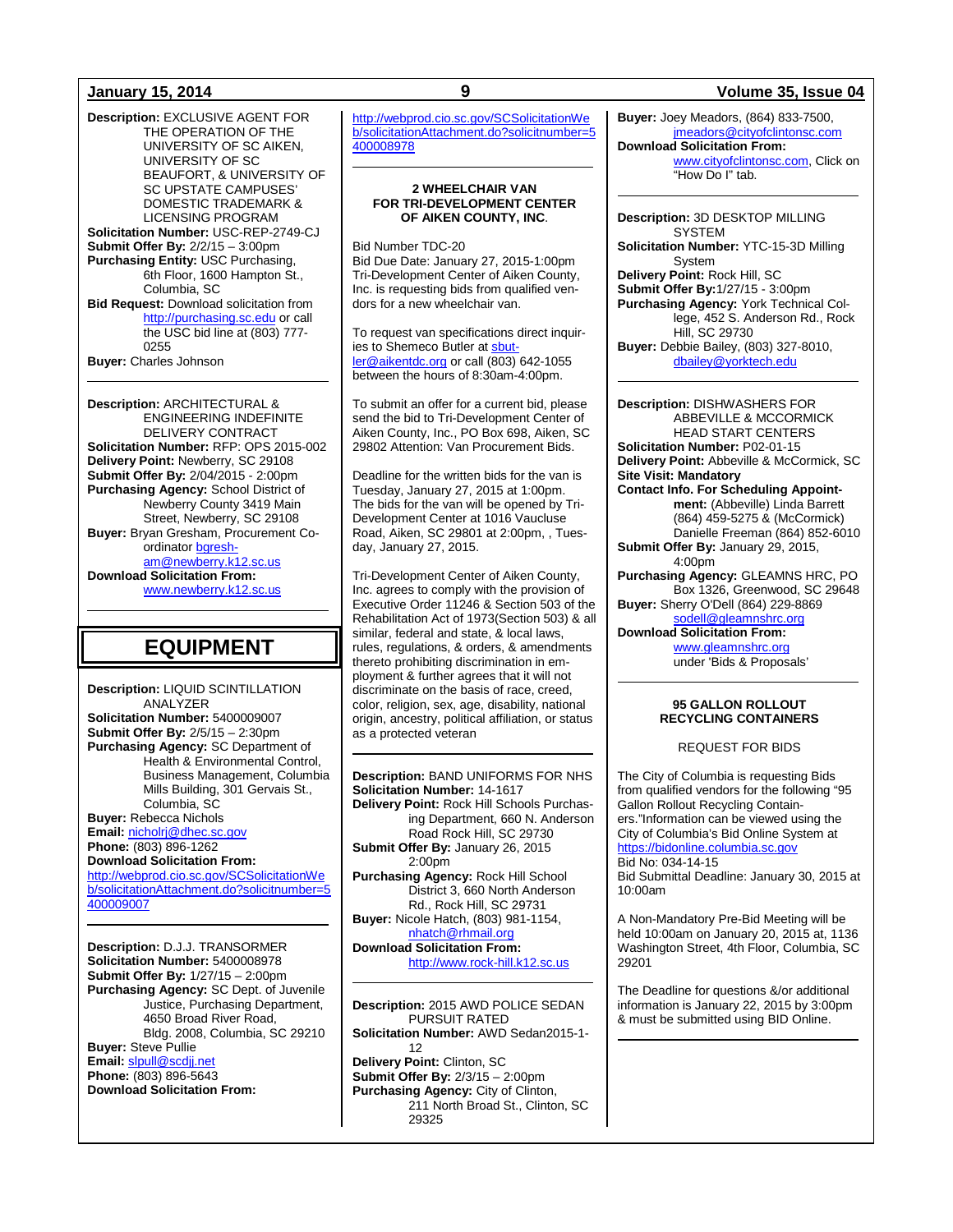### **BALT ELEVATION MOUNTS ULTRA SHORT ARM**

The Beaufort County School District is requesting quotes for BALT Elevation Mounts – Ultra Short Arm

Submit offer by: Quotes should be submitted to Beaufort County School District, Julie Gadley, Procurement Specialist, by 11:00am, Monday, January 26th, 2015 via email t[o julie.gadley@beaufort.k12.sc.us](mailto:julie.gadley@beaufort.k12.sc.us) or faxed to (843) 322-0793.

Specifications may be obtained electronically at [http://www.beaufort.k12.sc.us](http://www.beaufort.k12.sc.us/) click on "Community", Bids & Awards or by contacting Julie Gadley, Procurement Specialist at (843) 322-2417, or via e-mail at iulie.gadley@beaufort.k12.sc.us

Direct Inquiries to: Julie Gadley, Procurement Specialist, in writing via email [julie.gadley@beaufort.k12.sc.us](mailto:julie.gadley@beaufort.k12.sc.us)

Bids from Minority & Women Business Enterprises are strongly encouraged.

> Affirmative Action Equal Opportunity Employer

**Description:** HOSPITAL BEDS & OVER BED TABLES **Solicitation Number:** OC-8-1415 **Delivery Point:** Orangeburg, SC **Submit Offer By:** January 27, 2015 5:00pm **Purchasing Agency:** Orangeburg-Calhoun Technical College, Purchasing Office, 3250 St. Matthews Rd., Orangeburg, SC 29118 **Direct Inquiries To Buyer:** Scarlet Geddings, Purchasing Officer, (803) 535-1243, Fax (803) 535- 1388[, geddingss@octech.edu](mailto:geddingss@octech.edu) **Download Solicitation From:** [www.octech.edu/about/procurem](http://www.octech.edu/about/procurement_office.aspx) [ent\\_office.aspx](http://www.octech.edu/about/procurement_office.aspx)

**Description:** PROVIDE & DELIVER COMMERCIAL-GRADE CUSTODIAL EQUIPMENT & ACCESSORIES **Solicitation Number:** RFQ150101R **Delivery Point:** Conway, SC **Submit Offer By:** February 4, 2015 2:00pm **Purchasing Agency:** Coastal Carolina University Purchasing Department, 642 Century Circle, Conway, SC 29526 **Direct Inquiries to Buyer:** Annette Roberts, phone (843) 349-2161 or E-mai[l aroberts@coastal.edu](mailto:aroberts@coastal.edu) **Download Solicitation From:** [http://www.coastal.edu/procurement/current](http://www.coastal.edu/procurement/currentsolicitations.html)

[solicitations.html](http://www.coastal.edu/procurement/currentsolicitations.html)

**Description:** FOOD SERVICE SMALL WARES **Solicitation Number:** 15-01-FS **Delivery Point:** Florence School District One, Florence, SC 29506 **Submit Offer By:** Friday, January 30, 2015, 11:00am at Florence School District One Sullivan Board Rm., 319 S. Dargan St., Florence, SC 29506 Attn: Jane H. Miley, Procurement Officer **Purchasing Entity:** Florence School District One, 319 S. Dargan St., Florence, SC29506 **Buyer:** Jane Miley, (843) 664-2153, *imi*[ley@fsd1.org](mailto:jmiley@fsd1.org) **Direct Inquiries To: Donnie Chavis** 

(843) 673-1120

**Description:** TURF SPRAYER **Solicitation Number:** 15.43.LS.B **Delivery Point:** Mount Pleasant, SC **Submit Offer By:** 1/23/15 – 2:00pm **Purchasing Agency:** College of Charleston Procurement Office, 66 George St., Charleston, SC **Buyer:** Lew SanFelice **Telephone:** (843) 953-5510 **E-mail:** [sanfelicel@cofc.edu](mailto:SanfeliceL@cofc.edu) **Download Solicitation From:** [http://eprocure.cofc.edu](http://eprocure.cofc.edu/) under "Current Bid Opportunities"

**Description:** Supply all material, equipment, & labor to replace one (1) existing roof-top HVAC 20 ton packaged heat pump Trane Voyager Model WCD240B300FA, with new High Efficiency 410A Trane Voyager roof-top packaged heat pump with factory hinged doors & internal factory disconnect. Basis of Design: Trane Voyager Acceptable Manufacturers: Trane or Carrier **Solicitation Number:** 2202

**Delivery Point:** SC Vocational Rehabilitation Dept Spartanburg Training Center 353 S Church Street, Spartanburg SC 29306

**Site Visit Prior To Submitting Bid:** First obtain bid package from buyer, then contact Daniel Houston (964)-585-3693 for appointment

**Submit Offer By:** 1/22/15 – 8:30am **Purchasing Agency:** SC Vocational Rehabilitation, 1410 Boston Ave., West Columbia, SC 29170

**Buyer:** Michael Cupp **Email:** [mcupp@scvrd.state.sc.us](mailto:mcupp@scvrd.state.sc.us) **Phone:** (803) 896-6521

### **January 15, 2014 10 Volume 35, Issue 04**

### **PURCHASING, INSTALLATION & PROGRAMMING OF A NEW KENWOOD TKR-750K VHF REPEATER BASE UNIT**

RFB NUMBER 1-28-2015

Edgefield County is requesting bids for the purpose of purchasing, installation & programming of a new Kenwood TKR-750K VHF Repeater Base Unit. This repeater will be used in conjunction with our present emergency services system.

Sealed proposal packages must be received no later than 12:00 Noon, on Wednesday January 28, 2015 at the Edgefield County Administration Building, 124 Courthouse Square, Edgefield, SC 29824. Neither late nor faxed proposals will be accepted. Bid number & company information must be noted on outside of bid package.

Successful bidder must produce proof of liability & workman's compensation insurance.

The county reserves the right to reject any & all bids.

For further information contact EMA Director, Suzy Spurgeon at (803) 637-2123. The bid package will be on the Edgefield County website [http://www.edgefieldcounty.sc.gov](http://www.edgefieldcounty.sc.gov/)

Bids are to be submitted according to the following specifications:

- 1. TKR-750K Repeater, VHF, 146-174 Mhz, 25-50 Watt, Base or Repeater
- 2. Power Amplifier for TKR-750 Repeater, 152-162 Mhz, VHF, 110 Watts
- 3. Power Supply, 13.8 VDC, 40A, 19" Rack Mount
- 4. Receiver Pre-Amp, 150-160 Mhz, Rack Mount, 24 db Gain

## **INFORMATION TECHNOLOGY:**

**Description:** TRAINING MANAGEMENT SYSTEM (RE-ISSUE) **Solicitation Number:** 5400008836 **Submit Offer By:** 2/19/15 – 2:30pm **Purchasing Agency:** ITMO, Division of Procurement Services, Budget & Control Board, 1201 Main St., Ste. 601, Columbia, SC 29201 **Buyer:** Christy Smith **Email:** [csmith@mmo.sc.gov](mailto:csmith@mmo.sc.gov) **Phone:** (803) 896-0022 **Download Solicitation From:** [http://webprod.cio.sc.gov/SCSolicitationWe](http://webprod.cio.sc.gov/SCSolicitationWeb/solicitationAttachment.do?solicitnumber=5400008836) [b/solicitationAttachment.do?solicitnumber=5](http://webprod.cio.sc.gov/SCSolicitationWeb/solicitationAttachment.do?solicitnumber=5400008836) [400008836](http://webprod.cio.sc.gov/SCSolicitationWeb/solicitationAttachment.do?solicitnumber=5400008836)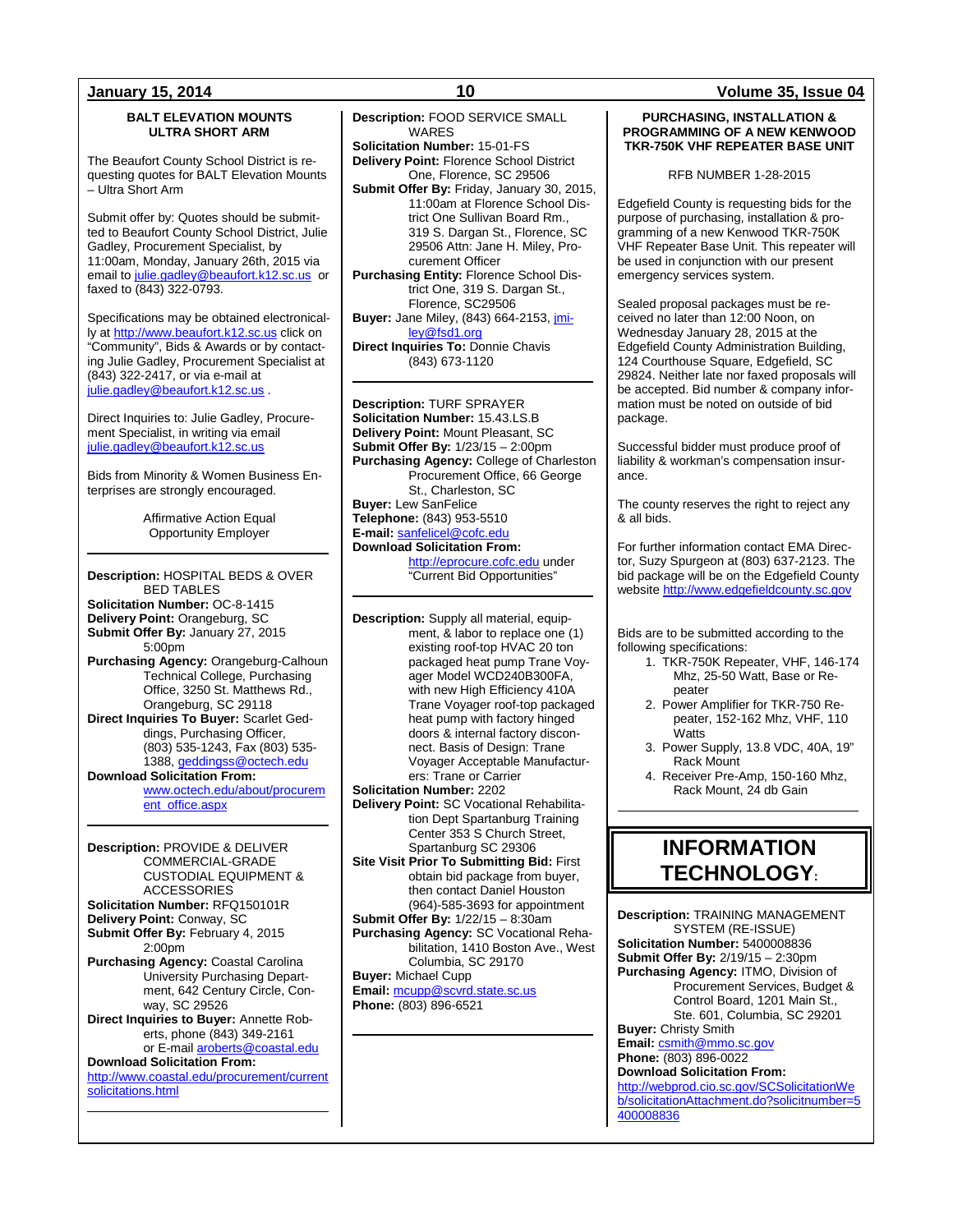### **January 15, 2014 11 Volume 35, Issue 04**

**Description:** FACIAL RECONGNITION SYSTEM FOR S.C.D.M.V. **Solicitation Number:** 5400008642 **Submit Offer By:** 2/26/15 – 2:30pm **Purchasing Agency:** ITMO, Division of Procurement Services, Budget & Control Board, 1201 Main St., Ste. 601, Columbia, SC 29201 **Buyer:** Emmett Kirwan **Email:** [EKirwan@mmo.sc.gov](mailto:EKirwan@mmo.sc.gov) **Phone:** (803) 896-5304

**Download Solicitation From:** [http://webprod.cio.sc.gov/SCSolicitationWe](http://webprod.cio.sc.gov/SCSolicitationWeb/solicitationAttachment.do?solicitnumber=5400008642)

[b/solicitationAttachment.do?solicitnumber=5](http://webprod.cio.sc.gov/SCSolicitationWeb/solicitationAttachment.do?solicitnumber=5400008642) [400008642](http://webprod.cio.sc.gov/SCSolicitationWeb/solicitationAttachment.do?solicitnumber=5400008642)

**Description:** WIRELESS LANS **Solicitation (RFP) Number**: GWD51-2015- 001, FFC Form 470 Number 985130001290895 **Response Delivery Address**: Greenwood County School District 51, District Office 56 S. Greenwood Avenue Ware Shoals, SC 29692 **PPSL Due/Opening Date/Time**:Friday: February 13th, 2015, 2:00pm **Request RFP from**: [2015Greenwood51@District.us.com](mailto:2015Greenwood51@District.us.com) **Special Instructions**: Vendor Must Refer-

ence the Solicitation Number &/or FCC Form 470 # to which they are seeking information for.

**Description:** DELL POWEREDGE R420 **COMPUTERS Solicitation Number:** Servers 2015-1-12 **Delivery Point:** Clinton, SC **Submit Offer By:** 1/29/15 – 2:00pm **Purchasing Agency:** City of Clinton, 211 North Broad St., Clinton, SC 29325 **Buyer:** Joey Meadors, (864) 833-7500, [jmeadors@cityofclintonsc.com](mailto:jmeadors@cityofclintonsc.com) **Direct Inquiries To:** Phil Hasty [phasty@cityofclintonsc.com](mailto:phasty@cityofclintonsc.com) **Download Solicitation From:** [www.cityofclintonsc.com,](http://www.cityofclintonsc.com/) Click on "How Do I" tab.

**Description:** WIRELESS LANS **Solicitation Number:** ABBE-2015-001 FCC Form 470 Number: 952400001292611 **Delivery Point:** Abbeville County School District, District Office 400 Greenville Street, Abbeville, SC 29620 **PPSL Due/Opening Date/Time:** February 17th, 2015, 2:00pm **Request RFP from:**  [2015Abbe@district.us.com](mailto:2015Abbe@district.us.com) **Special Instructions:** Vendor Must Reference the Solicitation Number &/or FCC Form 470 # to which they are seeking information for.

**Description:** INTERNAL NETWORK **SERVICES Solicitation Number:** Saluda-2015-003 FCC Form 470 Number: 151200001292431 **Delivery Point:** Saluda County School District, District Office 404 N. wise Rd., Saluda, SC 29138 **PPSL Due/Opening Date/Time:** February 9th, 2015, 2:00pm **Request RFP from:**  [2015saluda1@district.us.com](mailto:2015saluda1@district.us.com)

**Special Instructions:** Vendor Must Reference the Solicitation Number &/or FCC Form 470 # to which they are seeking information for.

**Description:** WIRELESS LANS **Solicitation Number:** SDNC-2015-001 FCC Form 470 Number: 713360001294036 **Delivery Point:** Newberry County School District, District Office 3419 Main St., Newberry, SC 29108 **PPSL Due/Opening Date/Time:** February 20th, 2015, 2:00pm **Request RFP from:** 

[2015ncds@district.us.com](mailto:2015ncds@district.us.com) **Special Instructions:** Vendor Must Reference the Solicitation Number &/or FCC Form 470 # to which they are seeking in-

formation for

**Description:** SPLUNK SOFTWARE EXPANSION **Solicitation Number:** 55248912 **Delivery Point:** Clemson, SC **Submit Offer By:** 01/23/2015 – 2:30pm **Purchasing Entity:** Clemson University, Procurement Services, Administrative Services Building, 108 Perimeter Rd., Clemson, SC 29634 **Direct Inquiries To Buyer:** Tammy Crooks, (864) 656-0641[, dun](mailto:duncant@clemson.edu)[cant@clemson.edu](mailto:duncant@clemson.edu) **Download Solicitation From:** [www.clemson.edu/cfo/procureme](http://www.clemson.edu/cfo/procurement/vendors)

[nt/vendors](http://www.clemson.edu/cfo/procurement/vendors)

**Description:** Georgetown County School District is soliciting sealed bids for the provision of CiscoBase, or equivalent equipment maintenance, funded by the Universal Service Administrative Company, Schools & Libraries Program, Erate program for funding year 2015/2016, for specified equipment. A complete document of the terms & conditions may be obtained by contacting the Procurement office via email, at [lackerman@gcsd.k12.sc.us](mailto:lackerman@gcsd.k12.sc.us)

**Solicitation Number:** 1501003 **Delivery Point:** All school sites throughout Georgetown County

**Submit Offer By:** 2/17/15 – 2:00pm Procurement Office, 2018 Church Street, Georgetown, SC 29440 **Purchasing Entity:** Georgetown County School District, Purchasing Office, 2018 Church St., Georgetown, SC 29440 **Direct Inquiries/Bid Request To Buyer:** Lisa Ackerman **Email:** [lackerman@gcsd.k12.sc.us](mailto:lackerman@gcsd.k12.sc.us)

**Telephone:** (843) 436-7000 **Fax:** (843) 436-723

**Description:** Georgetown County School District is soliciting sealed bids for the provision of Network Infrastructure, funded by the Universal Service Administrative Company, Schools & Libraries Program, Erate program for Funding Year 2015/2016, for specified equipment. A complete document of the terms & conditions may be obtained by contacting the Procurement office via email, at [lackerman@gcsd.k12.sc.us](mailto:lackerman@gcsd.k12.sc.us)

**Solicitation Number:** 1501004 **Submit Offer By:** 2/17/15 – 4:00pm Procurement Office, 2018 Church Street, Georgetown, SC 29440 **Delivery Point:** All school sites throughout Georgetown County **Purchasing Entity:** Georgetown County School District, Purchasing Office, 2018 Church St., Georgetown, SC 29440 **Direct Inquiries/Bid Request To Buyer:** Lisa Ackerman **Email:** [lackerman@gcsd.k12.sc.us](mailto:lackerman@gcsd.k12.sc.us) **Telephone:** (843) 436-7000

**Fax:** (843) 436-723

**Description:** PRINTING OF ADMISSION BROCHURES 2015 **Solicitation Number:** MTC-RFQ-0846 **Delivery Point:** West Columbia, SC **Submit Offer By:** January 23, 2015 at 11:00am **Purchasing Agency:** Midlands Technical College, Airport Campus, Reed Hall, West Columbia, SC 29170 **Direct Inquiries/Bid Request To Buyer:** Janice Bradford, (803) 822-3212 or [bradfordj@midlandstech.edu](mailto:bradfordj@midlandstech.edu) **Download Solicitation From:**  [www.midlandstech.edu/vendors](http://www.midlandstech.edu/vendors)

**Description:** LENOVO

THINKPADS/CHROMEBOOKS **Solicitation Number:** IFB#15-0004 **Delivery Point:** Sumter, SC **Submit Offer By:** 1/23/15 – 11:00am **Purchasing Agency:** Sumter School District **Buyer:** Angela Ramsey, Procurement Man-

age (803)-469-6900 ext. 310 [Angela.Ramsey@sumterschools.net](mailto:Angela.Ramsey@sumterschools.net)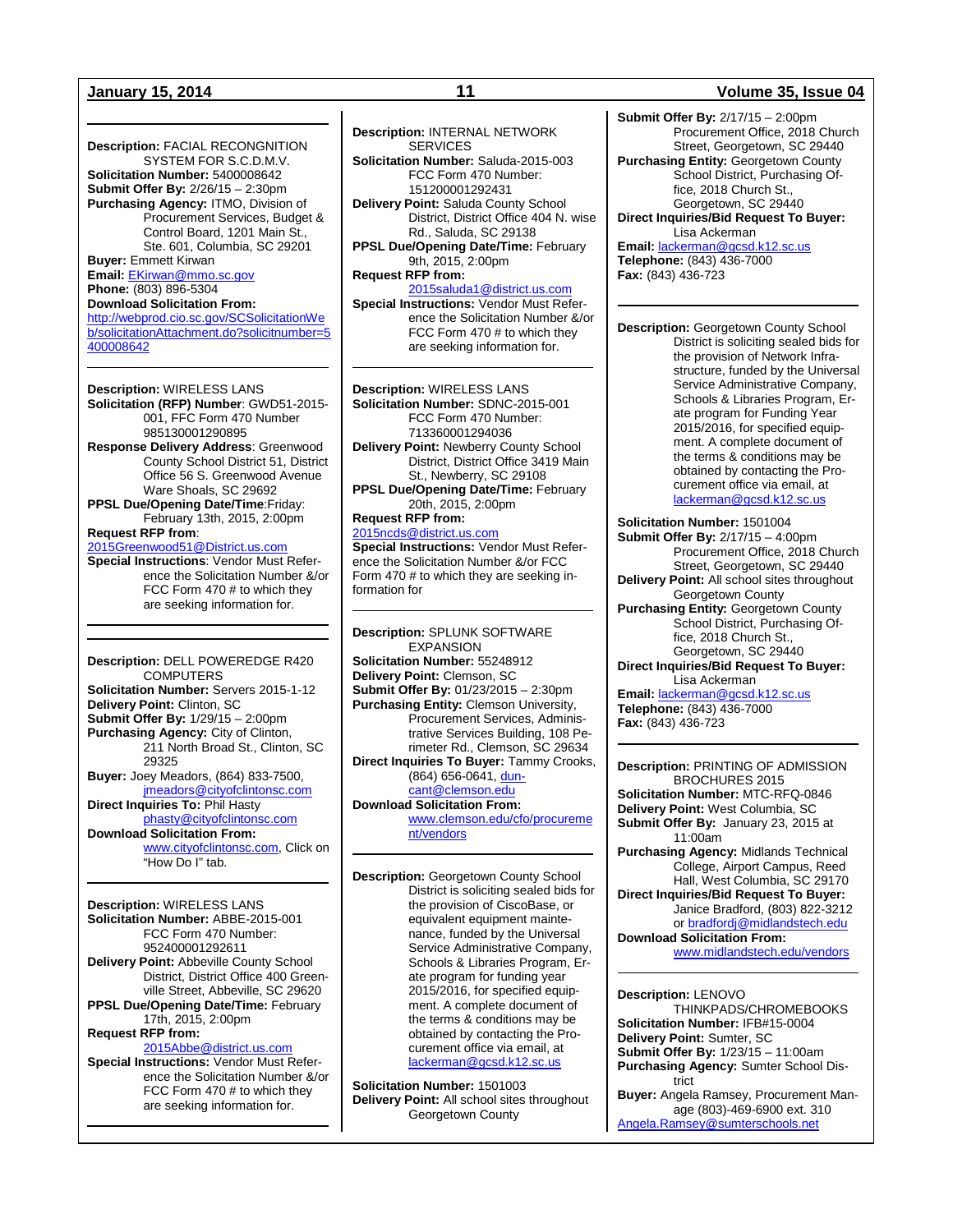**Direct Inquiries To:** Karen Lang (803 469- 6900 ext. 409 [Kang.Lang@sumterschools.net](mailto:Kang.Lang@sumterschools.net) **Download Solicitation From: [Click Here](http://www.sumterschools.net/site_res_view_folder.aspx?id=75fc1b46-d926-4707-8c87-0563a0c9e134)** 

## **MAINTENANCE / REPAIR**

### *READVERTISEMENT SUBMIT OFFER BY DATE*

**Description:** CONCRETE REPAIR AT BLACK STREET PARKING DECK **Solicitation Number:** PUR590 **Delivery Point:** Rock Hill, SC **Pre-Bid Conf.:** Mandatory **Date/Time:**  $1/20/15 - 2:00$ pm **Place:** The ground floor of the Black Street Parking Deck at 118 Black St, Rock Hill, SC. **Submit Offer By:** February 2, 2015 at

10:00am.

**Purchasing Agency:** City of Rock Hill Operations Center Purchasing Of-fice, 757 S. Anderson Rd., Build-ing 103, Rock Hill, SC 29730

**Buyer:** Tom Stanford, Financial Analyst d at tom.stanford@cityofrockhill.com or (803) 329-7070

**Download Solicitation From:**  [www.cityofrockhill.com](http://www.cityofrockhill.com/)

**Description:** FY 2015 COUNTY PAVING PROJECT **Solicitation Number:** 2015-10 **Delivery Point:** Pickens, SC **Pre-Bid Conf.:** Mandatory **Date/Time:** 1/27/15 – 10:00am **Place:** 222 McDaniel Ave. B-3, Pickens, SC 29671 **Submit Offer By:** 2/4/15 – 2:00pm **Purchasing Agency:** Pickens County, 222 McDaniel Ave. B-3, Pickens, SC 29671 **Buyer:** Gerald Wilson (864) 898-5626, [geraldw@pickens.sc.us](mailto:geraldw@pickens.sc.us) **Bid Request:** Ralph Guarino Jr. (864) 898- 5854[, ralphg@co.pickens.sc.us](mailto:ralphg@co.pickens.sc.us) **Download Solicitation From:** [www.co.pickens.sc.us](http://www.co.pickens.sc.us/)

**Description:** INSTALL ADDITIONAL FIRE ALARM PANEL & SENSORS ONBOARD USS LAFFEY AT PATRIOTS POINT. **Solicitation Number:** 2015 – 003 **Site Visit:** Mandatory **Contact info for scheduling appointment:** John Womersley,(843) 729-9943, [jwomersley@patriotspoint.org](mailto:jwomersley@patriotspoint.org)

**Delivery Point:** Mount Pleasant, SC **Submit Offer By:** January 27, 2015 10:00am

**Purchasing Agency:** Patriots Point Development Authority, Operations Office, 40 Patriots Point Rd., Mount

Pleasant, SC **Buyer:** John Womersley, (843) 729-9943 [jwomersley@patriotspoint.org](mailto:jwomersley@patriotspoint.org)

**Download Solicitation From**: [www.patriotspoint.org/solicitations](http://www.patriotspoint.org/solicitations)

**Description:** GENERATOR TESTING, MAINTENANCE, & REPAIR **Solicitation Number:** 444-(14-15) **Submit Offer By:** 02/18/15 - 2:00pm

**Purchasing Agency:** Berkeley County School District, 2226 Old Hwy. 52, Moncks Corner, SC 29461 **Buyer:** Ashley Cash, phone (843) 899-8202, E-mai[l casha@bcsdschools.net](mailto:casha@bcsdschools.net) **Download Solicitation From:** [Click Here](http://www.berkeley.k12.sc.us/departments.cfm?subpage=54016)

**Description:** PURCHASE OF SERVICE. Florence County Disabilities & Special Needs Board (FCDSNB) is requesting quotes to provide Floor Maintenance Services for multi-facilities within Florence County. To obtain a copy of packet contact buyer listed below. The agency reserves the right to accept or reject any or all QUOTES received as a result of this invitation & to refrain from awarding the QUOTES to an offer if it is in the best interest of the agency. To make appointment to visit facilities listed on package contact buyer listed below. Sites visit are mandatory. Initial contract will be for a one year from effective date of purchase order & may be extended for four (4) additional years, one (1) year at a time upon agreement of both parties

**Quotes:** May be mailed to FCDSNB, Attn: Aubrey Montrose, 1211 E. National Cemetery Road, Florence, S.C. 29506, or faxed to (843)- 678-8573 or e-mail to

[amontrose@fcdsn.org](mailto:amontrose@fcdsn.org) Quotes are due no later than 9am on 21 January 2015

**Opening Date/Time:** 1/21/15 – 10:00am **Location:** Florence County DSN Board, 1211 National Cemetery Rd., Florence, SC 29506 **Bid Request:** (843) 667-5007, Ext. 336 **Buyer:** Aubrey Montrose, Support Service Manager

### **January 15, 2014 12 Volume 35, Issue 04**

## **MINOR CONSTRUCTION**

### **Invitation for Minor Construction Quotes**

SCBO Notes referred to in State Agency advertisements appearing in the Minor Construction Section of SCBO can be found at [Click Here.](http://www.mmo.sc.gov/PS/general/scbo/SCBO_Notes_060512.pdf) Please verify requirements for non-State agency advertisements by contacting the agency/owner.

**Description:** RE-TILE BATHHOUSE AT EDISTO BEACH STATE PARK **Solicitation Number:** 5400009061 **Site Visit:** By Appointment **Place:** Edisto Beach State Park, 8377 State Cabin Rd., Edisto Island, SC 29438 **Submit Offer By:** 2/3/15 – 3:00pm **Purchasing Agency:** SC Dept. Parks, Recreation & Tourism, 1205 Pendleton St., Rm. 517, Columbia, SC 29201 **Buyer:** James Jackson **Email:** [jjackson@scprt.com](mailto:jjackson@scprt.com) **Phone:** (803) 734-1302 [http://webprod.cio.sc.gov/SCSolicitationWe](http://webprod.cio.sc.gov/SCSolicitationWeb/solicitationAttachment.do?solicitnumber=5400009061) [b/solicitationAttachment.do?solicitnumber=5](http://webprod.cio.sc.gov/SCSolicitationWeb/solicitationAttachment.do?solicitnumber=5400009061) [400009061](http://webprod.cio.sc.gov/SCSolicitationWeb/solicitationAttachment.do?solicitnumber=5400009061)

**Project Name:** USC BEAUFORD, BLUFFTON CAMPUS, HVAC TERMINAL UNIT REPLACEMENT & MODIFICATIONS **Project Number:** CP00375556 **Location:** USC Beaufort, Bluffton, SC **Campus Applicable SCBO Notes:** 4 & 5 **Bid Security Required:** No **Performance Bond Required:** No **Payment Bond Required:** No **Description of Project:** Remove & replace one existing above the ceiling HVAC terminal unit & remove & replace re-designed ductwork at a second terminal unit on the first floor of the Hargray Building on the Hilton Head Gateway Campus in Bluffton, SC. Small & Minority Business Enterprise participation is strongly encouraged.Contractor may be subject to performance appraisal at close of project. **Architect/Engineer:** Essex Corporation **A/E Contact:** Dwight Jones **A/E Address:** 4661 Hard Scrabble Rd., Suite 109-364, Columbia, SC 29229 **A/E Telephone:** (803) 873-9910 **A/E Fax:** (404) 365-8163 **A/E E-mail:** djones@essexco.com **Plans On File At: Dodge:** Facilities Center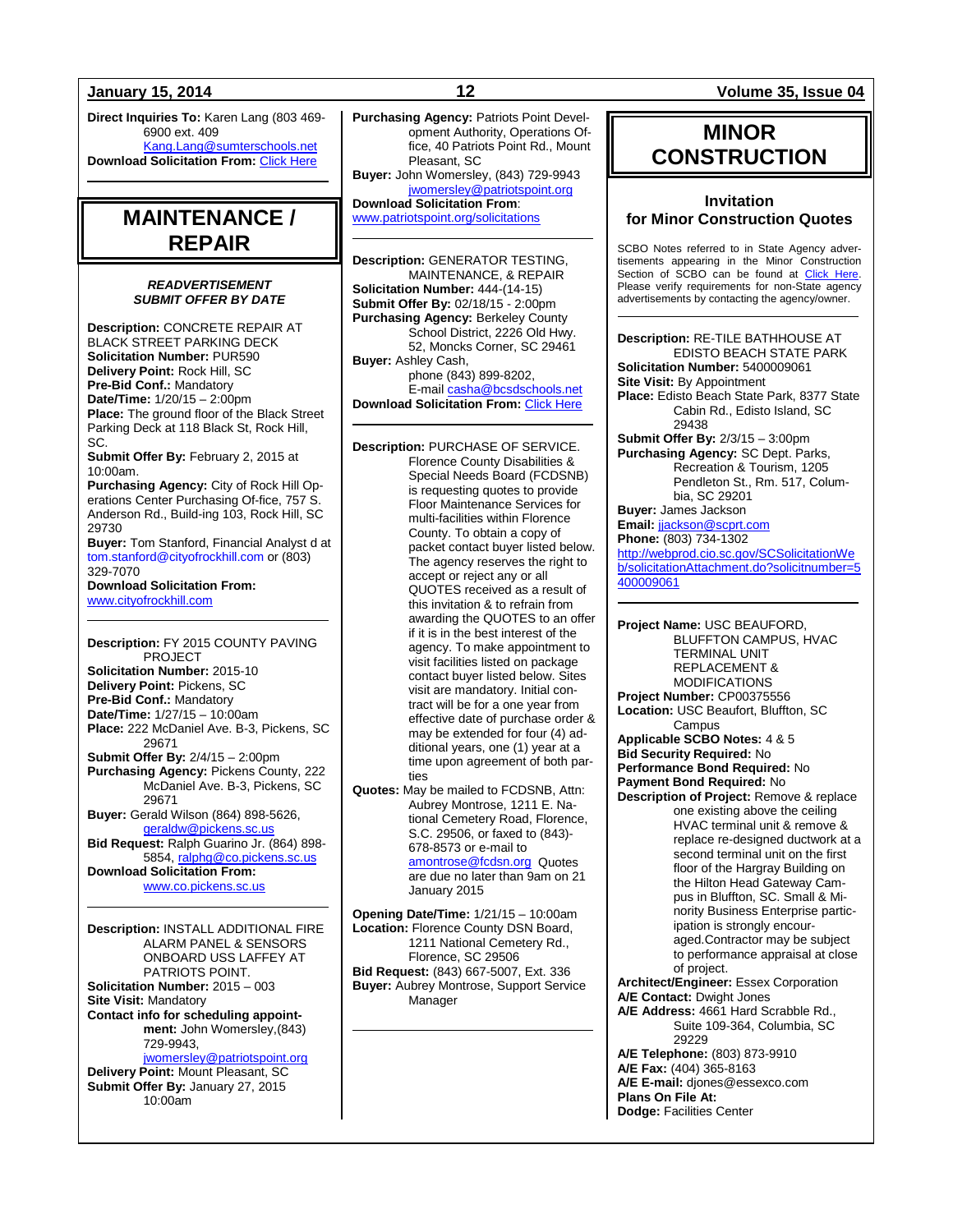**Plans May Be Obtained From:** [http://purchasing.sc.edu](http://purchasing.sc.edu/) **Plan Deposit:** \$0.00 **Pre-Quote Conf.:** Yes Non-mandatory **Pre-Quote Conf. Date/Time:** 2/10/15 – 10:00am **Place:** One University Boulevard, Bluffton, SC **Agency/Owner:** University of SC **Name & Title of Agency Coordinator:** Aimee Rish, Procurement Specialist **Address:** 743 Greene Street, Columbia, SC 29208 **Telephone:** (803) 777-2261 **Fax:** (803) 777-7334 **E-mail:** [arish@fmc.sc.edu](mailto:arish@fmc.sc.edu) **IFQ Due Date/Time:** 2/17/15 – 1:00pm **Place:** 473 Greene St. Cola 29208 Rm. 053 **Mail IFQ To:** Aimee Rish, University of SC/Bid Encolsed, 743 Greene Street, Columbia, SC 29208 **Project Name:** HUNTING ISLAND STATE PARK COMFORT STATION ROOF PROJECT **Project Number:** P28-1501-SL **Location:** BEAUFORT COUNTY, SC **Applicable SCBO Notes:** 4 & 5 **Bid Security Required:** No **Performance Bond Required:** No **Payment Bond Required:** No **Description of Project:** Remove existing shingle roof on 6 comfort stations. Install vented roof insulation panels, underlayment & shingles. Contractor may be subject to performance appraisal at close of project. **Construction Cost Range:** \$0.00-\$25,000 **Plans May Be Obtained From:** [www.scprtconstructionbids.com](http://www.scprtconstructionbids.com/) **Plan Deposit:** Free online **Agency/Owner:** SC Dept. of Parks, Recreation & Tourism **Name & Title of Agency Coordinator:** Scott A. Langford, PE **Address:** 1205 Pendleton St., Columbia, SC 29201 **Telephone:** (803) 734-0188 **E-mail:** slangford@scprt.com **IFQ Due Date/Time:** 2/5/15 – 2:00pm **Place:** Room 249 Edgar Brown Bldg. **Hand Deliver IFQ To:** Scott Langford 1205 Pendleton St., Rm. 251 Columbia, SC 29201 **Mail IFQ To:** Scott Langford 1205 Pendleton St., Columbia, SC 29201 **Description:** Housing Rehabilitation Pro-

ject: 2516 Stonehenge Drive, Cayce, SC 29033 **Solicitation Number:** 2015-IFB-5 **Pre-Bid Conf.:** January 29, 2015 - 10:00 am at 2516 Stonehenge Drive, Cayce, SC 29033. The Mandatory Pre-Bid Conference will start promptly at 10:00am & any per-

### sons arriving late will be deemed non-responsible **Submit Offer By:** February 12, 2015 at 3:00pm **Purchasing Agency:** Lexington County, 212 South Lake Drive, Suite 503, Lexington, SC 29072 **Buyer:** Kay Keisler **[kkeisler@lex-co.com](mailto:kkeisler@lex-co.com)** (803) 785-8166 **Download Solicitation From:** [https://bids.sciquest.com/apps/Ro](https://bids.sciquest.com/apps/Router/PublicEvent?CustomerOrg=LexingtonCounty) [uter/PublicEvent?CustomerOrg=L](https://bids.sciquest.com/apps/Router/PublicEvent?CustomerOrg=LexingtonCounty) [exingtonCounty](https://bids.sciquest.com/apps/Router/PublicEvent?CustomerOrg=LexingtonCounty)

**Description:** Housing Rehabilitation Project: 2207 Thornton Street, West Columbia, SC 29169 **Solicitation Number:** 2015-IFB-6 **Pre-Bid Conf.:** Mandatory Pre-Bid Conference: January 29, 2015 11:30am at 2207 Thornton Street, West Columbia, SC 29169. The Mandatory Pre-Bid Conference will start promptly at 11:30am & any persons arriving late will be deemed non-responsible **Submit Offer By:** February 12, 2015 at 3:30pm

**Buyer:** Kay Keisler **[kkeisler@lex-co.com](mailto:kkeisler@lex-co.com)** (803) 785-8166

**Download Solicitation From:** [https://bids.sciquest.com/apps/Ro](https://bids.sciquest.com/apps/Router/PublicEvent?CustomerOrg=LexingtonCounty) [uter/PublicEvent?CustomerOrg=L](https://bids.sciquest.com/apps/Router/PublicEvent?CustomerOrg=LexingtonCounty) [exingtonCounty](https://bids.sciquest.com/apps/Router/PublicEvent?CustomerOrg=LexingtonCounty)

## **PRINTING**

**Description:** PRINTING - ADMISSIONS BROCHURES BOOK **Solicitation Number:** 15.44.CW.Q **Delivery Point:** Charleston, SC **Submit Offer By:** January 27, 2015 11:00am **Purchasing Entity:** College of Charleston 66 George St., Charleston, SC 29424 **Buyer:** Cynthia M. Washington, CPPB, (843) 953-5510[, washing](mailto:washingtonc@cofc.edu)[tonc@cofc.edu](mailto:washingtonc@cofc.edu) **Download Solicitation From:**  [http://eprocure.cofc.edu](http://eprocure.cofc.edu/) under "Current Bid Opportunities"

## **SERVICES**

**Description:** HIV PLANNING COUNCIL **Solicitation Number:** 5400009062 **Submit Offer By:** 2/3/15 – 2:30pm **Purchasing Agency:** SC Department of Health & Environmental Control, Business Management, Columbia Mills Building, 301 Gervais St., Columbia, SC **Buyer:** Rebecca Nichols

### **January 15, 2014 13 Volume 35, Issue 04**

**Email:** [nicholrj@dhec.sc.gov](mailto:nicholrj@dhec.sc.gov) **Phone:** (803) 896-1262 **Download Solicitation From:** [http://webprod.cio.sc.gov/SCSolicitationWe](http://webprod.cio.sc.gov/SCSolicitationWeb/solicitationAttachment.do?solicitnumber=5400009062) [b/solicitationAttachment.do?solicitnumber=5](http://webprod.cio.sc.gov/SCSolicitationWeb/solicitationAttachment.do?solicitnumber=5400009062) [400009062](http://webprod.cio.sc.gov/SCSolicitationWeb/solicitationAttachment.do?solicitnumber=5400009062)

**Description:** D3 ASPHALT ROLLERS RENTAL GREENVILL CO. **Solicitation Number:** 5400009034 **Submit Offer By:** 1/29/15 – 5:00pm **Purchasing Agency:** SC Department of Transportation, 955 Park St., Columbia, SC 29201 **Buyer:** Janice Dixon

## **Email:** [dixonjy@scdot.org](mailto:dixonjy@scdot.org)

**Phone:** (803) 737-1485 [http://webprod.cio.sc.gov/SCSolicitationWe](http://webprod.cio.sc.gov/SCSolicitationWeb/solicitationAttachment.do?solicitnumber=5400009034) [b/solicitationAttachment.do?solicitnumber=5](http://webprod.cio.sc.gov/SCSolicitationWeb/solicitationAttachment.do?solicitnumber=5400009034) [400009034](http://webprod.cio.sc.gov/SCSolicitationWeb/solicitationAttachment.do?solicitnumber=5400009034)

### **CLASSIFICATION APPRAISAL & ASSESSMENT**

NOTICE OF BID 2275

York County is seeking sealed bids from qualified firms for notice of classification appraisal & assessment of real estate notices. Inquiries concerning this bid can be made as needed to Teresa Simmons, Tax Assessor, (803) 684-8526, email: [tere](mailto:teresa.simmons@yorkcountygov.com)[sa.simmons@yorkcountygov.com](mailto:teresa.simmons@yorkcountygov.com) .

Bids will be received in the York County Purchasing Department, Room 114, #6 S Congress St, York, SC 29745 until 11:00am Wednesday, January 28, 2015, at which time said bids will publicly opened This bid is listed on the York County Purchasing web site at

[www.yorkcountygov.com/purchasing](http://www.yorkcountygov.com/purchasing)

**Description:** MEDIA OUTREACH **SERVICES Solicitation Number:** 28-15 **Delivery Point:** Spartanburg County Government Office of Purchasing Room 1220 Attention: Lisa Coleman , Director of Purchasing **Submit Offer By:** Jan. 27, 2015 11:00am **Purchasing Agency:** Spartanburg County Purchasing Department, 366 North Church St., Spartanburg, SC 29303 **Buyer:** Lisa Coleman, phone (864) 596-2519, E-mail [lcoleman@spartanburgcounty.org](mailto:lcoleman@spartanburgcounty.org)

**Download Solicitation From**:

[http://www.spartanburgcounty.org](http://www.spartanburgcounty.org/govt/depts/pur/bids.htm) [/govt/depts/pur/bids.htm](http://www.spartanburgcounty.org/govt/depts/pur/bids.htm)

~TTY: 711~ ~Equal Opportunity Employer / Program~ ~Auxiliary aids & services are available to individuals with disabilities upon request~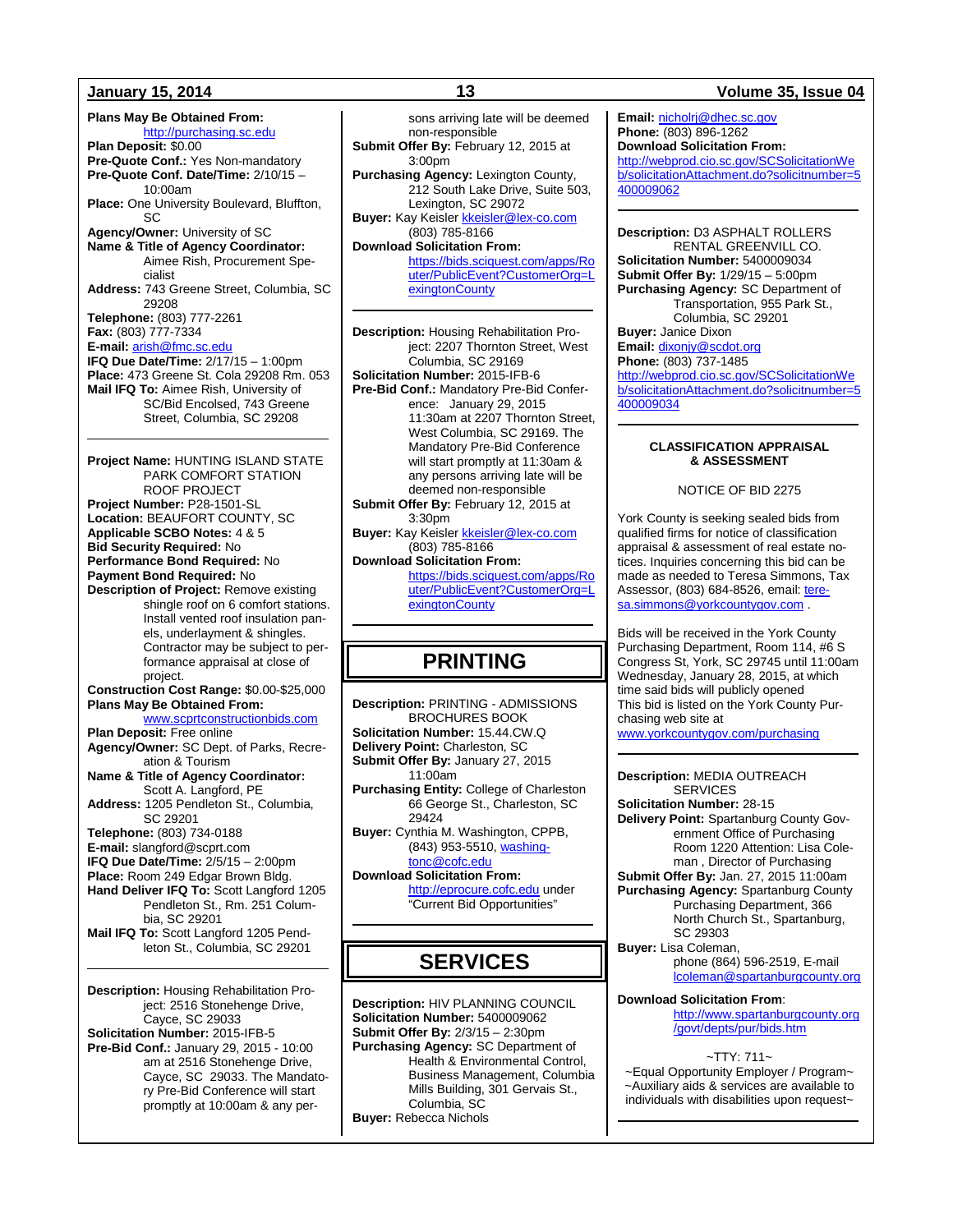**Description:** The purpose of this solicitation is to acquire a source that can develop a sophisticated, 3d vector or raster map illustration that is both interactive & can be used in pdf/print format. Vendor must provide hosting services for a period of one year with four optional one year periods. **Solicitation No.:** BID3034-KP-02/06/2015 **Submit Offer By:** February 6, 2015-3:00pm **Purchasing Entity:** The Citadel, Procurement Services, Central Supply Warehouse, 171 Moultrie St., Charleston, SC **Buyer: Karen Pressley[, Ka](mailto:Karen.Pressley@citadel.edu)**[ren.Pressley@citadel.edu](mailto:Karen.Pressley@citadel.edu) (843) 953-6873 **Download Solicitation From:**  [http://www.citadel.edu/root/procur](http://www.citadel.edu/root/procurement-vendors/solicitations)

[ement-vendors/solicitations](http://www.citadel.edu/root/procurement-vendors/solicitations) 

**Description:** Charleston County School District is soliciting bids from qualified firms for District Wide Services include control of pests such as rodents, roaches, silverfish, ants, rats, mice, wasps or hornets and other household pests excluding flies and termites. The treatment of rat and mouse burrows located around the building(s) shall be included. Thorough and complete inspection and treatment shall be made immediately to establish control.

**Scope of work:** Rodent control shall include at a minimum:Glue boards or traps shall be used unless rodenticides are requested. The following materials are recommended to be used for rodent control: glue boards, Eaton bait blocks, Maki bait blocks and rotary box traps. Insect control shall include at a minimum: Bait shall be applied in cracks & crevices as necessary to control common pest problems such as ants & any species of cockroaches.Exterior granular pest treatment shall be applied to insect harborage areas. These areas will extend from the perimeter wall to ten feet out.The following materials are recommended for treatment of roaches & ants: Boric Acid, Max Force (ant & roach) gel, Avert gel, Kalstar, Nivan granules & any other EPA approved material used with Intergraded Pest Management. **Solicitation Number:** B1515

**Delivery Point:** Charleston County **Bid Due Date/Time:** February 19, 2015 2:00pm

**Bid Opening Location:** Charleston County School District, Procurement Services Conference Room,

3999 Bridge View Dr., North Charleston, SC 29405 **Request Bid Package From Buyer:** Debra Luce, phone (843) 566-8141, email [debra\\_luce@charleston.k12.sc.us](mailto:debra_luce@charleston.k12.sc.us)

**Description:** TIMBER MANAGEMENT CONSULTANT **Solicitation Number:** 15-04 **Delivery Point:** 201 Jackson Avenue West, Hampton, SC 29924 **Submit Offer By:** 1-26-15 - 10:00am **Purchasing Agency:** Hampton County, 201 Jackson Avenue West, Hampton, SC 29924 **Buyer:** Blake Hodge, Director of Public Works, (803) 914-2134, [lbhodge@hamptoncountysc.org](mailto:lbhodge@hamptoncountysc.org)

**Description:** RFQ - Economic Development Strategic Plan Consultant The Economic Development Department of Georgetown County, SC is soliciting submissions from qualified, professional economic development consultants to stimulate the attraction of investment & the creation of quality jobs within the County. The study/assessment shall demonstrate to the County the firm's economic development experience & shall validate a resultsoriented consulting approach. RFQ documents & requirements are contained in the on-line bid documents a[t www.gtcounty.org](http://www.gtcounty.org/), select Quick Links, "Bid Opportunities" and "Current Bids."

**Solicitation Number:** RFQ 15-002 **Delivery Point:** Georgetown County **Submit Offer By:** Wednesday, February 4, 2015 at 3:00pm Georgetown County Courthouse, Suite #239, (Purchasing) **Purchasing Agency:** County of Georgetown Purchasing Office, 129 Screven St., Georgetown, SC **Direct Inquiries To:** Donna Bunn at [dbunn@gtcounty.org](mailto:dbunn@gtcounty.org) or fax (843) 545-3500. Inquiries must be in writing. **Buyer:** Donna Bunn, (843) 545-3076 **Download Solicitation From:** [http://www.georgetowncountysc.o](http://www.georgetowncountysc.org/purchasing/CurrentBids.html)

[rg/purchasing/CurrentBids.html](http://www.georgetowncountysc.org/purchasing/CurrentBids.html)

**Description:** PROVIDE COST TO PROVIDE GARBAGE CONTAINER ROLL-IN **SERVICES Solicitation Number:** 2015-01 **Delivery Point:** Edisto Beach, SC **Submit Offer By:** February 10, 2:00pm

### **January 15, 2014 14 Volume 35, Issue 04**

**Purchasing Entity:** Town of Edisto Beach, 2414 Murray St., Edisto Beach, SC 29438 **Direct Inquiries To Buyer:** Iris Hill, Town Administrator, (843) 869-2505, Ext. 211 or [edisto](mailto:edistohill@bellsouth.net)[hill@bellsouth.net](mailto:edistohill@bellsouth.net) **Download Solicitation From:** [www.townofedistobeach.com](http://www.townofedistobeach.com/)

> **ELECTRONIC BILLING & COLLECTION SERVICE FOR BERKELEY COUNTY**

REQUEST FOR PROPOSAL

Request for Proposal for Electronic Billing & Collection Service (100% Nemsis Gold) for EMS will be received by Berkeley County, SC, in the office of Berkeley County Council, Room 101, Berkeley County Administration Building, 1003 Highway 52, Moncks Corner, SC, 29461, up to 11:00am on Tuesday, February 10, 2015, at which time bids will be publicly opened and read aloud.

Mandatory Pre-Bid Conference: None Request for Proposal Documents may be picked up from the Berkeley County Procurement Office, 223 North Live Oak Drive, Moncks Corner, SC. Telephone Number (843) 719-4118; Fax Number (843) 719- 4117.

Bidders can download from the Berkeley County Web Site a copy of the bid document and any addenda:

[http://www.berkeleycountysc.gov](http://www.berkeleycountysc.gov/) Go To: Departments Procurement Formal Sealed Bids/Rfps/Rfqs

John F. Hamer, CPPB; (843)719-4121 Berkeley County Procurement Director

## **SUPPLIES**

**Description:** EGG FLATS – WATEREE RIVER FARM **Solicitation Number:** 5400009035 **Submit Offer By:** 1/23/15 – 10:00am **Purchasing Agency:** SC Department of Corrections, Purchasing Branch, 4420 Broad River Rd., Columbia, SC 29210 **Buyer:** Jonathan Eckstrom **Phone:** (803) 896-1934 **E-mail:** [eckstrom.jonathan@doc.sc.gov](mailto:eckstrom.jonathan@doc.sc.gov) **Download Solicitation From:** [http://webprod.cio.sc.gov/SCSolicitationWe](http://webprod.cio.sc.gov/SCSolicitationWeb/solicitationAttachment.do?solicitnumber=5400009035) [b/solicitationAttachment.do?solicitnumber=5](http://webprod.cio.sc.gov/SCSolicitationWeb/solicitationAttachment.do?solicitnumber=5400009035) [400009035](http://webprod.cio.sc.gov/SCSolicitationWeb/solicitationAttachment.do?solicitnumber=5400009035)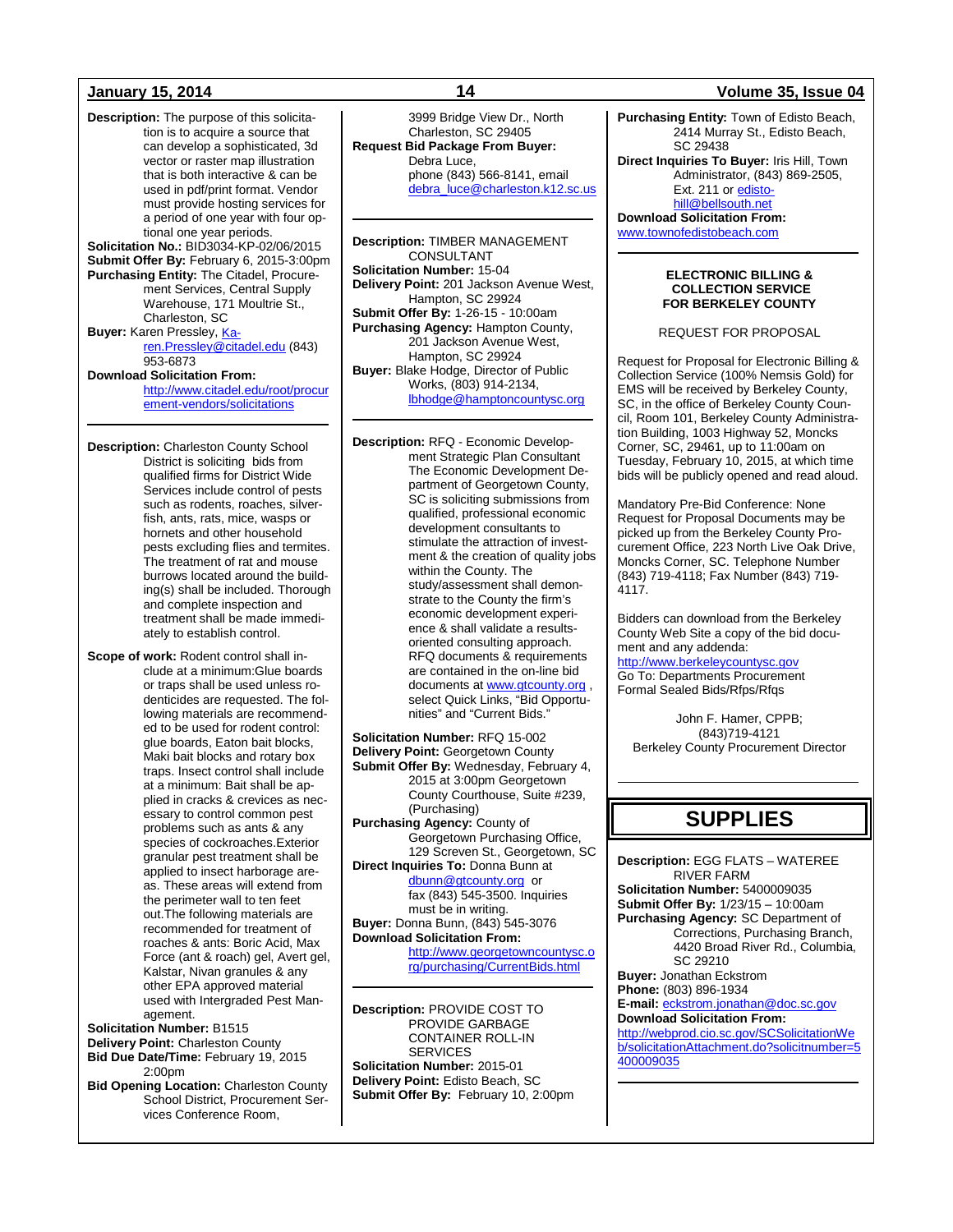**Description:** PAPER PRODUCTS **Solicitation Number:** 5400009028 **Submit Offer By:** 2/3/15 10:00am **Purchasing Agency:** SC Dept. of Corrections, Purchasing Branch, 4420 Broad River Rd., 2nd Floor, Columbia, SC 29210 **Buyer:** Melissa Mims **Email:** [Mims.Melissa@doc.sc.gov](mailto:Mims.Melissa@doc.sc.gov) **Phone:** (803) 896-1935 **Download Solicitation From:** [http://webprod.cio.sc.gov/SCSolicitationWe](http://webprod.cio.sc.gov/SCSolicitationWeb/solicitationAttachment.do?solicitnumber=5400009028) [b/solicitationAttachment.do?solicitnumber=5](http://webprod.cio.sc.gov/SCSolicitationWeb/solicitationAttachment.do?solicitnumber=5400009028) [400009028](http://webprod.cio.sc.gov/SCSolicitationWeb/solicitationAttachment.do?solicitnumber=5400009028) **Description:** TACTICAL VEST

**Solicitation Number:** 5400009060 **Submit Offer By:** 1/27/15 – 10:00am **Purchasing Agency:** SC Dept. of Corrections, Purchasing Branch, 4420 Broad River Rd., 2nd Floor, Columbia, SC 29210 **Buyer:** Ruthie H. Bishop **Email:** [Bishop.Ruthie@doc.sc.gov](mailto:Bishop.Ruthie@doc.sc.gov) **Phone:** (803) 896-1934 **Download Solicitation From:** [http://webprod.cio.sc.gov/SCSolicitationWe](http://webprod.cio.sc.gov/SCSolicitationWeb/solicitationAttachment.do?solicitnumber=5400009060)

[b/solicitationAttachment.do?solicitnumber=5](http://webprod.cio.sc.gov/SCSolicitationWeb/solicitationAttachment.do?solicitnumber=5400009060) [400009060](http://webprod.cio.sc.gov/SCSolicitationWeb/solicitationAttachment.do?solicitnumber=5400009060)

**Description:** INVESTIGATORS UNIFORMS **Solicitation Number:** 5400009036 **Submit Offer By:** 1/22/15 – 10:00am **Purchasing Agency:** SC Dept. of Corrections, Purchasing Branch, 4420 Broad River Rd., 2nd Floor, Columbia, SC 29210 **Buyer:** Ruthie H. Bishop **Email:** [Bishop.Ruthie@doc.sc.gov](mailto:Bishop.Ruthie@doc.sc.gov) **Phone:** (803) 896-1934 **Download Solicitation From:** [http://webprod.cio.sc.gov/SCSolicitationWe](http://webprod.cio.sc.gov/SCSolicitationWeb/solicitationAttachment.do?solicitnumber=5400009036) [b/solicitationAttachment.do?solicitnumber=5](http://webprod.cio.sc.gov/SCSolicitationWeb/solicitationAttachment.do?solicitnumber=5400009036) [400009036](http://webprod.cio.sc.gov/SCSolicitationWeb/solicitationAttachment.do?solicitnumber=5400009036)

**Description:** RE-BID FURNISH & DELIVER LIMESTONE **Solicitation Number:** 5400009064 **Submit Offer By:** 1/29/15 – 11:30am **Purchasing Agency:** SC Department of Natural Resources 1000 Assembly Street, Room 142, Columbia, South Carolina 29201 **Buyer:** Jessica Monts **Email:** [MontsJ@dnr.sc.gov](mailto:MontsJ@dnr.sc.gov) **Phone:** (803) 734-3984

### **Download Solicitation From:**

[http://webprod.cio.sc.gov/SCSolicitationWe](http://webprod.cio.sc.gov/SCSolicitationWeb/solicitationAttachment.do?solicitnumber=5400009064) [b/solicitationAttachment.do?solicitnumber=5](http://webprod.cio.sc.gov/SCSolicitationWeb/solicitationAttachment.do?solicitnumber=5400009064) [400009064](http://webprod.cio.sc.gov/SCSolicitationWeb/solicitationAttachment.do?solicitnumber=5400009064)

**Description:** RE-BID FURNISH & DELIVER MARINE BUOYS **Solicitation Number:** 5400009063 **Submit Offer By:** 1/29/15 – 11:00am

**Purchasing Agency:** SC Department of Natural Resources 1000 Assembly Street, Room 142, Columbia, South Carolina 29201 **Buyer:** Jessica Monts

### **Email:** [MontsJ@dnr.sc.gov](mailto:MontsJ@dnr.sc.gov)

**Phone:** (803) 734-3984 **Download Solicitation From:** [http://webprod.cio.sc.gov/SCSolicitationWe](http://webprod.cio.sc.gov/SCSolicitationWeb/solicitationAttachment.do?solicitnumber=5400009063) [b/solicitationAttachment.do?solicitnumber=5](http://webprod.cio.sc.gov/SCSolicitationWeb/solicitationAttachment.do?solicitnumber=5400009063) [400009063](http://webprod.cio.sc.gov/SCSolicitationWeb/solicitationAttachment.do?solicitnumber=5400009063)

**Description:** COOLERS **Solicitation Number:** 5400009051 **Submit Offer By:** 1/22/15 – 10:00am **Purchasing Agency:** SC Dept. of Corrections, Purchasing Branch, 4420 Broad River Rd., 2nd Floor, Columbia, SC 29210 **Buyer:** Ruthie H. Bishop **Email:** [Bishop.Ruthie@doc.sc.gov](mailto:Bishop.Ruthie@doc.sc.gov) **Phone:** (803) 896-1934 **Download Solicitation From:** [http://webprod.cio.sc.gov/SCSolicitationWe](http://webprod.cio.sc.gov/SCSolicitationWeb/solicitationAttachment.do?solicitnumber=5400009051) [b/solicitationAttachment.do?solicitnumber=5](http://webprod.cio.sc.gov/SCSolicitationWeb/solicitationAttachment.do?solicitnumber=5400009051) [400009051](http://webprod.cio.sc.gov/SCSolicitationWeb/solicitationAttachment.do?solicitnumber=5400009051)

## **AUDITING SERVICES**

**Description:** PROFESSIONAL AUDITING SERVICES **Delivery Point:** Marion, SC **Submit Offer By:** Friday, March 6, 2015, 11:00am **Purchasing Agency:** Marion County School District, 719 N. Main Street, Marion, 29571 **Buyer:** Stanley Brunson (843) 423-1811 [rbrunson@marion.k12.sc.us](mailto:rbrunson@marion.k12.sc.us) **Direct Inquiries To: Bid Request: Download Solicitation From:**

> [http://www.marion.k12.sc.us](http://www.marion.k12.sc.us/)  Click on the following links: Administrative Departments, Business Operations, Document Uploads,Solicitations

### **PROVIDE INDEPENDENT AUDITING SERVICES**

Sumter School District is seeking a certified public accounting firm to provide independent auditing services for fiscal years ended June 30, 2015, 2016 and 2017.

The deadline for submission of proposals is 3:00pm., February 20, 2015. The Proposal should be delivered or addressed to Angela Ramsey , Procurement Manager, Sumter School District, 1345 Wilson Hall Road, Sumter, South Carolina, 29151-2039. Please indicate on the envelope of the sealed bid that a "Proposal for Financial and Compliance Audit" RFP # "2015-001" is enclosed.

### **January 15, 2014 15 Volume 35, Issue 04**

Download Solicitation for Financial & Compliance Audit RFP # "2015-001 From: [http://www.sumterschools.net/site\\_res\\_view](http://www.sumterschools.net/site_res_view_folder.aspx?id=75fc1b46-d926-4707-8c87-0563a0c9e134) [\\_folder.aspx?id=75fc1b46-d926-4707-8c87-](http://www.sumterschools.net/site_res_view_folder.aspx?id=75fc1b46-d926-4707-8c87-0563a0c9e134) [0563a0c9e134](http://www.sumterschools.net/site_res_view_folder.aspx?id=75fc1b46-d926-4707-8c87-0563a0c9e134)

## **FOR SALE**

### **Manchester State Forest Longleaf Pine Straw**

Sealed lump sum bids will be accepted until 11:00am, January 22, 2015 by the Manchester State Forest for the sale of approximately 508.7 acres of longleaf pine straw in two (2) lots. Lot 1 contains approximately 253.4 acres, & Lot 2 contains approximately 255.3 acres. Maps are available at Manchester State Forest office located at 6740 Headquarters Road, Wedgefield, SC 29168. For additional information, contact T. Harvey Belser or James Douglas at Manchester State Forest Headquarters, (803) 494- 8196.

### **PORTABLES**

For Sale: Greenwood School District 50 is requesting sealed bids on two (2) used portable classrooms, approximately 24' x 32'. Interested persons should contact Terry Willard at (864) 377-1130 for further information. Submitted bids must be a minimum of \$3,200.00 each. Units must be removed from the school site within 30 days of sale. Sealed bids are to be returned to Jack Butler, PO Box 248, 1855 Calhoun Rd., Greenwood, S.C. 29648 by 2:00pm, Friday, January 16, 2015. Bids received after this time & date will not be accepted. Please mark your sealed envelope "Portable Classroom Bid". Greenwood School District 50 reserves the right to accept or reject any or all bids, and to waive any formalities of the sale in order to do what is in the best interest of the district

### **SC SURPLUS PROPERTY**

Public Auction Number: 150121

A public auction will be held at 9:00am on Wednesday, January 21, 2015

Property in lots, including vehicles, will be auctioned. Other lots may be added or withdrawn.

Location: SC Surplus Property 1441 Boston Ave,W Columbia, SC

Contact: Customer Service, (803) 896-6880